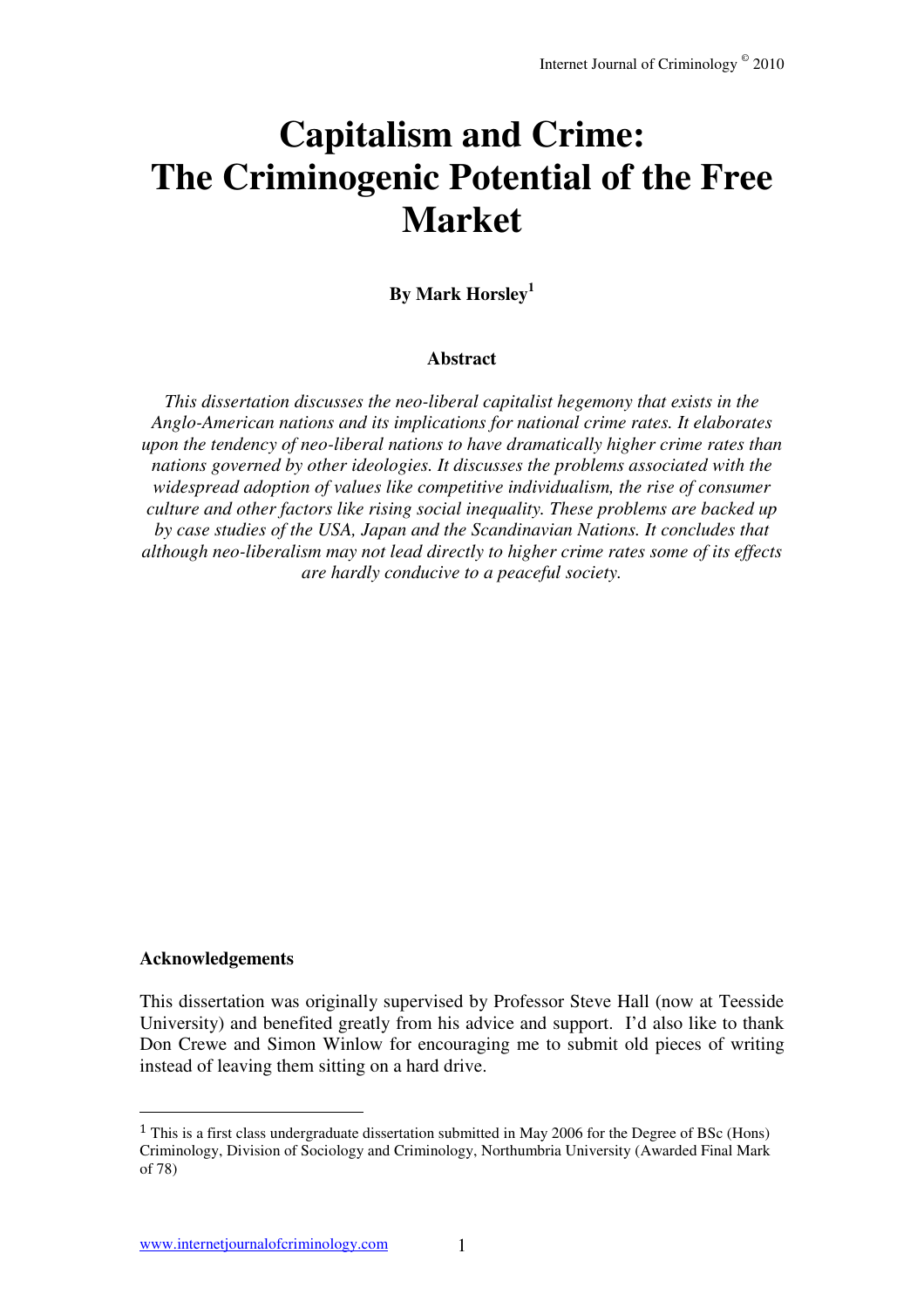# **Introduction**

"Western observers… eager to learn from the Japanese economic miracle… found another miracle: a falling *crime rate* [original emphasis]. Increases in the crime rate had been taken in the Western countries to be the inevitable consequences of industrialization and urbanization" (Komiya, 1999: 369).

With the spread of capitalism and neo-liberalism across the surface of the globe now all but complete and most forms of real opposition almost gone, perhaps now is the time to ask where we are going and what we can expect as the 'free market' moves towards worldwide dominance? This dissertation aims to shed light upon the effects of neo-liberal ideology on national crime rates by looking at where many postindustrial nations are likely to be headed as they abandon their welfare states, stop subsidising their industries and put an end to other policies outside the free market ideal. It seems important that we understand the implications of this shift in global power away from the hard won social ideal of the post-war era back towards the upper classes.

The first chapter of this dissertation focuses its attentions on neo-liberalism, its origins and aims, looking specifically at how it has spread, from where it draws its power and how it compares to other forms of capitalism. Using the European Social Democratic model, which usually has more in common with a vaguely Keynesian approach to economic regulation and tends to embed corporations within society using legislation and redistribution to restrict market freedoms, as a means of comparison it explores the implications of different forms of capitalism. It then turns its attention to the type of society created under neoliberal governance with particular emphasis on the rise of a 'consumer culture' and what this means for personal identity in western society. By mounting a comparison of recorded crime rates neoliberal societies with others of a more social democratic bent it explores possible reasons why the former broadly seem to have higher rates of recorded crime. This includes a discussion of factors such as free-market capitalism's tendency to create a hyper-competitive society producing a Hobbesian 'war of all against all', increasingly polarised social inequality, erosion of informal social control, tacit promotion of the competitive individual and general demoralising effects of neo-liberalism's advance. Finally it attempts to apply theory to the real world, using case studies of the USA, Japan and Northern Europe as examples of how we might apply the ideas explored throughout the dissertation.

# **A Utopian Ideology**

Neoliberalism is a utopian form of political ideology that, at its simplest, expresses a belief in the social beneficence of near total reliance on the workings of the free market. Since the late 1970's it has moved into the political mainstream on both sides of the Atlantic until "with the aid of economic theory, [it has] succeeded in conceiving of itself as the scientific description of reality" (Bourdieu, 1998). It is a modern revival of classical liberalism, which first put forward the idea that "market forces will bring prosperity, liberty democracy and peace to the whole of humankind" (Scholte, 2000: 34). The aims of the Neo-liberal enterprise can best be expressed as a "theory of political economic practices that proposes that human well-being can best be advanced by liberating individual entrepreneurial freedoms… within an institutional framework characterized by strong private property rights, free markets, and free trade" (Harvey, 2005: 2).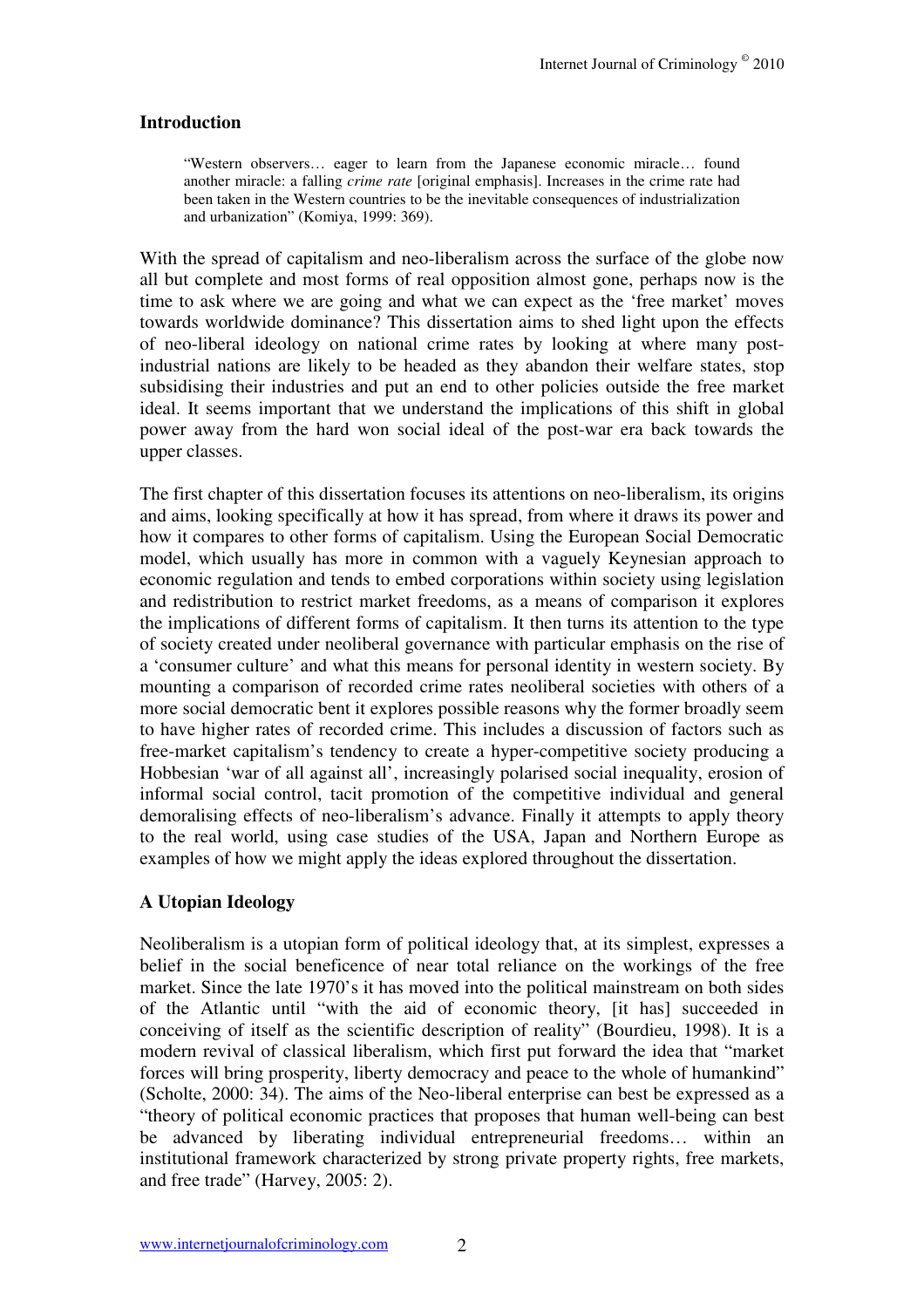Within this framework the role of the state is to guarantee free market conditions then to interfere minimally when such markets are up and running, the reasoning behind this being that the state cannot possibly possess enough information to second-guess market signals (ibid.). In guaranteeing the functioning of the market the state must create legal mechanisms and institutions that protect integral property rights, including appropriate defence, legal and policing organisations as well as guaranteeing to abide by the sanctity of currency and exchange.

Neo-liberal economics replaced the social ideal of the post war years that was informed by Keynesian economic theory. In opposition to neo-liberal theory Keynesianism preaches the central role of the state in managing the economy and limiting the negative effects of the market including protecting those who lose out in the competitive world of capitalist society, thus validating measures like a strong welfare state. One of the main roles of the state was "ensuring the stability of production by guaranteeing consumption" (Dean, 2005). This was done by careful oversight and interventions that stimulated demand and kept businesses going when a free market outlook might have allowed them to flounder. Such government action supposedly protects jobs, livelihoods and ultimately society from the impermanence of *laissez faire* (free market) economics. There are a number of differing explanations for the decline of Keynesian economics including the Neo-Marxist account put forward by Susan George (1999) which emphasises the efforts of the upper classes, including big business, public relations and academics to endlessly publicise neoliberal doctrine.

Although wholesale acceptance of the Neo-liberal ideal has been largely confined to the Anglophone nations, the withdrawal of the state from economic regulation, increasing privatisation and the general role back of the welfare state have become common across the world (Harvey, 2005: 3). Even some of the old social democracies such as the Scandinavian nations have begun to bend to neoliberalism, either voluntarily or as a response to coercion.

The major questions that need to be answered here are how and why has neoliberalism become so widely accepted and how is it spreading across the globe? The movement toward a neo-liberal utopia originates from within the upper classes and is made possible by the 'politics of financial deregulation' (Bourdieu, 1998). One of the most salient examples being the Multilateral Agreement on Investment from the mid 1990's which was designed to protect foreign corporations from the control of nation states (Ibid.). Neo-liberalism draws its power from the fact that it serves the interests of society's elites, of stockholders who are attracted by high short-term profits at the expense of long-term viability, businesspersons and prominent politicians who almost invariably come from the upper class. This can be seen in the published records of MP's outside interests, many sit on the managerial boards, own shares in companies and have roles that could, conceivably, conflict with their primary role of democratic representation.

That said, Neo-liberalism is also extremely attractive to the public because one of its stated aims is to enable entrepreneurial competition, which allows individuals unprecedented levels of personal freedom, giving them the opportunity to set up businesses and achieve what, for the want of a better term, can only be called the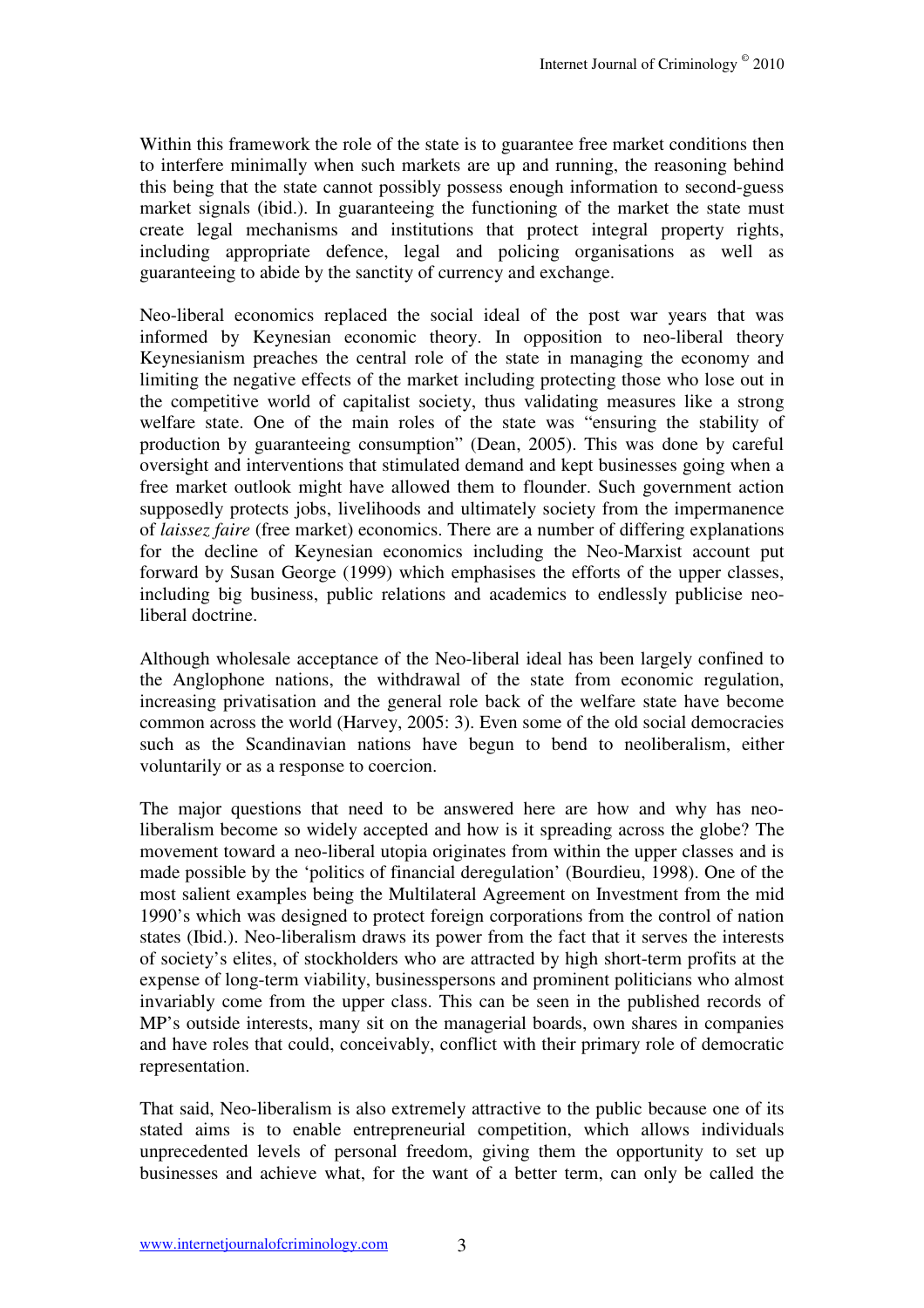'American Dream'. Furthermore, Gray (1998) makes a distinction between what he calls 'good' and 'bad' capitalism. 'Good' capitalism appears to be founded in social democratic nations where "the social costs which businesses carry… enable them to function as social institutions without undermining the cohesion of the larger societies in which they operate" (Gray, 1998: 79). These social costs are carried through the higher taxes that companies pay in social democratic societies. By contrast companies born of the free market, neo-liberal model have fewer social obligations, consequently pay less tax and almost float free of the societies in which they operate. This limits the ability of companies born of socially embedded markets to compete with those of free markets.

Up to this point this section has been somewhat critical of neo-liberalism, but it is important to realise that there are a number of benefits to the neo-liberal enterprise. The freedom it affords the individual allows them, at least in theory, to fulfil their entrepreneurial potential, chase ambitions and generally pursue their own interests for individual betterment. Through its emphasis on privatisation it drives competition within markets allowing consumers more choice and driving those who do not listen to the consumer out of business. By facilitating competition it drives down prices and supposedly gives the consumer a better deal. An apposite example might be the UK energy industry, which, when under the control of the state, effectively could not be challenged with anything short of a general election. Twenty years after privatisation, however, we have a number of energy companies vying to offer their customers the 'best' deal with the most expensive or those with poor service potentially coming off worse in the battle for market share. Ohmae (1990) has also argued that what he calls 'the borderless world', by which he means a world without trade barriers operating at the whims of a totally free market, will help create equality and provide greater life chances for a greater portion of the world population. He cites the example of Malaysia, which, after opening itself up to foreign investment, became "the largest exporter of semiconductor chips in the world" (Ibid: 174). This, as it is not difficult to imagine, created much more wealth for the general population than simply exporting abundant natural resources. Thus, neo-liberalism does have its positive aspects, many of them rather persuasive.

Margaret Thatcher, like many of neo-liberalisms key proponents, thought there was "no alternative" (Harvey, 2005: 40) to going down their chosen path if Britain wanted a happy, prosperous future. However, as hinted thus far, there does appear to be at least one competing model even if we travel no further than continental Europe in our search. It is an alternative that rests not in radical socialism or anything to do with revolution at all but simply in a slightly different form of capitalism more embedded in the social structures it exists to serve. Social Democracy exists not only in the fevered imaginings of a marginalised political left, it is alive and if not well then working in parts of northern Europe.

Neo-liberal economists have espoused the death of European social democracy ever since British and American unemployment rates started to fall during the early 1990's while Continental Europe's remained relatively high. This, it is argued, is "the price... [of] ignoring the injunctions of *laissez faire* economics and persisting with their inflexible labour markets and rigged capital markets" (Hutton, 2002: 237). This is not to suggest that European nations are ignoring neo-liberalism in its entirety, many have implemented policies like welfare state retrenchment because of budgetary concerns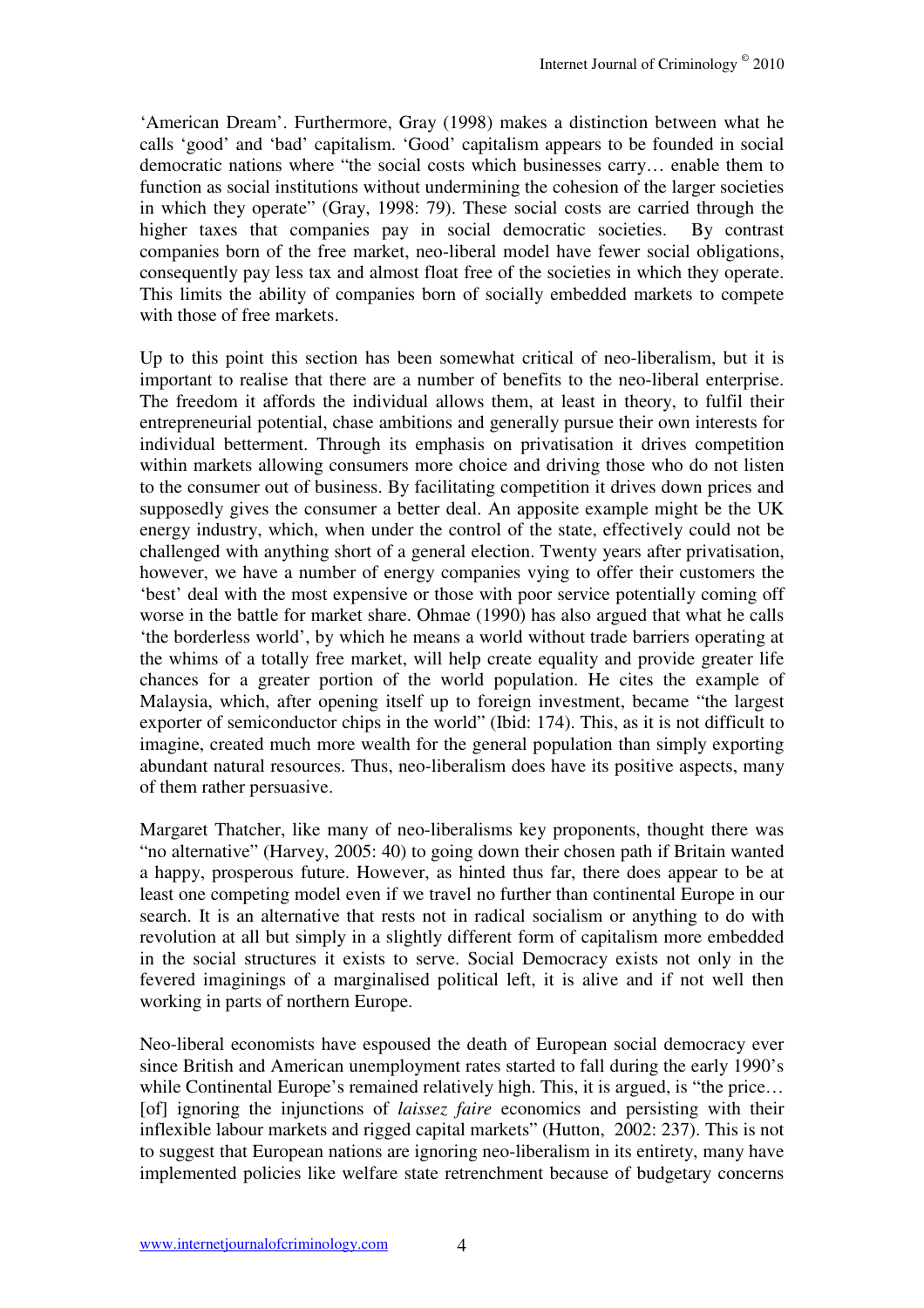and policies that include re-evaluating the tax and benefit systems to make going back to work more worthwhile for the long term unemployed (Ibid. 238). However, they also have better working relationships between the public and private sectors, evidenced by Sweden's recent commitment to have an oil free economy, including private sector, by 2020 (Vidal, 2006).

Furthermore, there are a number of companies that although European in origin exist in the global marketplace competing with neo-liberal capitalism on its own terms. Finland's Nokia, for instance, is one of the worlds leading mobile phone companies and yet it must deal with Finland's high tax levels, a highly unionised workforce and paying relatively high wages to the fifty percent of its workforce that live and work in Finland. This is not the profile of a company on the verge of going bust, despite neoliberal assertions that it should be struggling in an increasingly competitive global market. For the purposes of this dissertation, however, the most important aspect of these societies is their consistently lower recorded crime rates than those common to their neo-liberal counterparts. This disparity is discussed in great detail in subsequent sections.

Neo-liberalism has moved into the mainstream in the last few decades but far from being a new ideology it appears to be a revival of classical liberalism. At its simplest it proposes that human needs are best served by liberating individuals to pursue personal entrepreneurial ambition in a supportive environment. It is, for a number of reasons, a very attractive proposition, however, it may not be as beneficial for the long-term viability of our society as it might appear at first glance.

#### **Neoliberalism, Consumer Culture and Identity**

The rise of neo-liberalism has been accompanied by a comparably rapid expansion of consumer culture and broad changes in how we relate to our society and to each other. With this in mind it seems important to discuss the development of consumer culture as a parallel trend and its role in the formation of personal identity in neoliberal cultures. With the decline of a widely accepted class and community structures following social and political changes caused by the transition to neoliberalism coupled with the promotion of an ideal of personal social mobility, the population of western societies have had to find other ways of creating a sense of belonging. The way we seem to do this appears to be by engaging with consumer culture, or as Hayward puts it "the distinction between having and being has become somewhat confused as individuals increasingly construct identity through the commodities they consume and display" (2004: 160). Thus personal identity appears to be "influenced by the symbolic meaning of [our]… possessions" (Lury, 1996: 8).

The preoccupation of modern consumer theory is, to put it crudely, explaining why we 'want' or why "Contemporary man has an unlimited hunger for more goods" (Campbell, 2000: 49). The standard explanation of "Increased demand stemming from a new outburst of social emulation, coupled with strenuous attempts at manipulation of consumer wants by producers" (Ibid. 48) may not pay enough attention to some of the other changes in society, specifically the prevalence of neoliberalism and the ideal of over-riding individual freedom. The 'Veblenesque perspective' proposes that people 'want' because commodities signify personal wealth and status (Veblen, 2000), thus implying that the primary motivation behind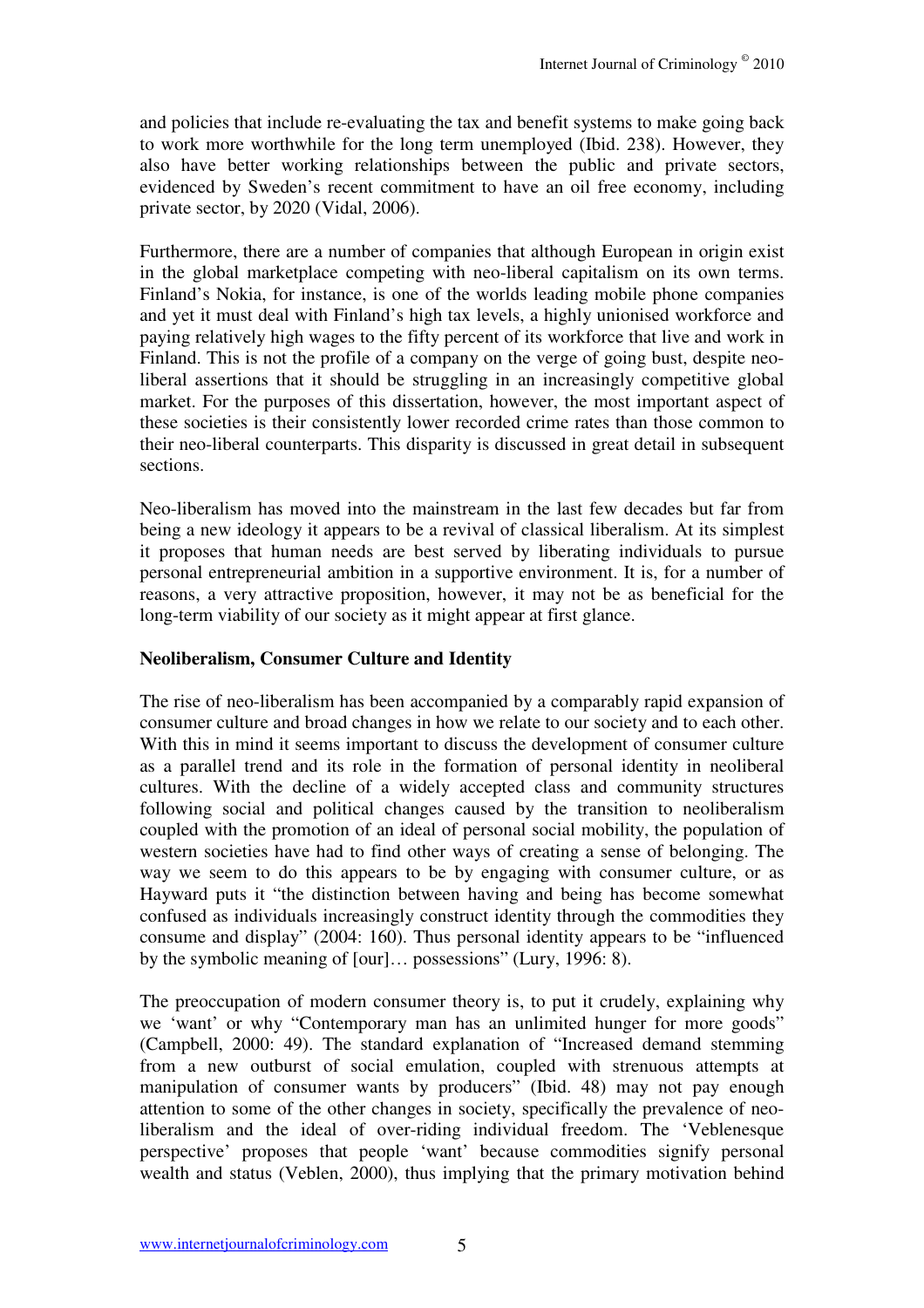human action is at least presenting a façade of personal wealth. If we couple this idea with the prevalence of the 'American dream' and growing social inequality in western societies (Toynbee, 2003), it is not inconceivable that people who do not have legitimate means of gaining the upwardly mobile identity that supposedly everyone can achieve within our commodity-oriented environment may seek other means of reaching this goal.

Karl Marx refers instead to 'commodity fetishism' (Lee & Newby, 1983: 131) seeing commodities taking on a fetishistic quality. This 'fetishisation' arose because of the alienation of workers from both the products of their labour and, perhaps more importantly, from the processes of production. The increasing reliance on mechanisation and automation in capitalist production means that work ceases to be an outlet for human creativity and instead becomes a "dehumanising, meaningless activity" (Ibid.). In this way labour becomes a purely instrumental activity and a means to some other end rather than an end in itself, thus the individual must find other ways of finding and displaying an identity. Marx argues that, in this eventuality, the commodity is imbued with "nonessential and imaginary meanings and attributes" (Marx, 2000: 10), which can in turn imbue those who engage in consumerism with a surrogate sense of social significance. This supposedly hastened the development of capitalism by creating a competitive individualist society in which we all compete to display outward signs of wealth.

There appears to be considerable agreement throughout the academic community on the reasons why we consume, what is not so clear is how this element of modern society creates deviance. At this point it is possible to turn to a number of criminological theories for guidance. Katz, for example, argues that the consumer culture creates deviance because it "offers the perpetrator a means of 'self transcendence', a way of overcoming the conventionality and mundanity typically associated with the banal routines of everyday… life" (quoted in Hayward, 2004: 149).

In this context there have been attempts to update anomic theory. At its simplest, strain theory expresses the idea that where there is a gap between the expectations of the individual in terms of personal wealth, security and life chances and the reality of social context, deviance and non-conformity may result (Burke, 2001). It is not difficult to see that this gap is a very real constituent of everyday life – we must only look to our society's preoccupation with fame, to the explosion of 'reality' television and to other elements of popular culture. But perhaps the prime example is the underlying ethos of much of today's popular music, including that of 'hip hop' which is best summed up by the rapper 50 Cent's 2002 album *Get Rich, or Die Tryin'*. It is possible that popular culture gives many young people the idea that they can be rich and famous too, the question that strain theory may be useful in answering is what happens when they realise that they are not going to achieve this by legitimate means.

This perhaps relates to neo-liberalism because "the neo-liberal economy doesn't provide symbolic identities, that is, sites from which we see ourselves. Rather it provides opportunities for new ways for me to imagine myself" (Dean, 2005). In other words, instead of giving us concrete social identities that come with our place in society, neo-liberalism seems to leave space only for fleeting identities based on our involvement in consumer culture potentially replacing communitarian security with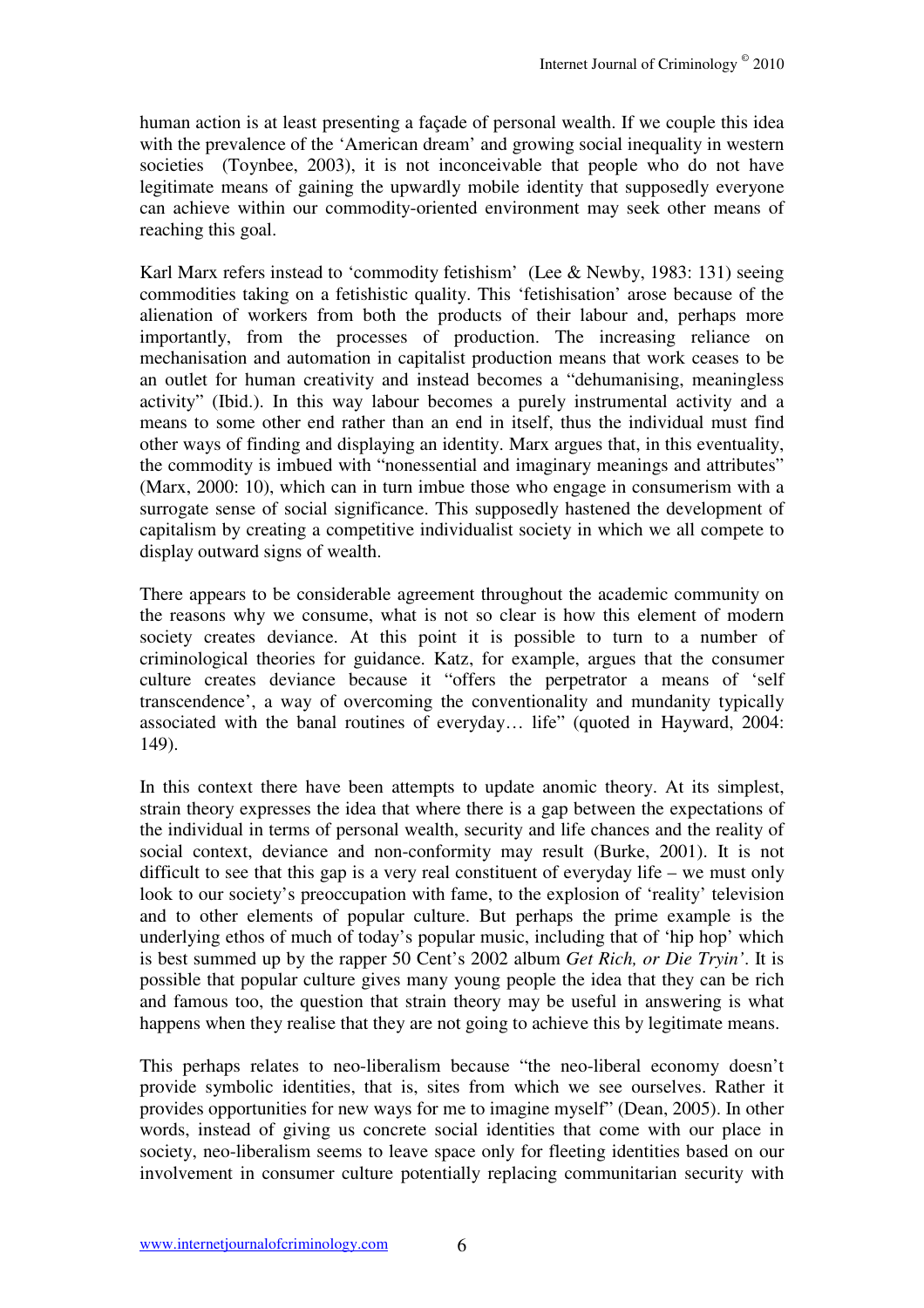imaginary ideals. These 'imaginary ideals' become inculcated into an individual's superego and gradually begin to take the place of any pre-socialisation, unless, of course, the individual in question has been socialised into these imaginary ideals. The result of this is an individual whose conscience tells them to enjoy life at the expense of deferred gratification. This is supported by Žižek, "*symbolic* prohibitive norms are increasingly replaced by *imaginary* ideals… the lack of symbolic prohibition is supplemented by the re-emergence of ferocious superego figures [original emphasis]" (1999: 368). This psychological explanation arises from the psychodynamic model of the human psyche. According to this model the psyche is made up of three sections the 'Id', the 'Ego' and the 'Superego', which acts as our conscience (Cardwell et al, 1996: 417-418). From this basic explanation of psychological theory we might imagine that someone whose conscience adopts the values of consumerism may not be the most stable, self-satisfied of people.

Thus the way we define ourselves in our post-industrial societies may not be through identification with communitarian groups or solidarity with compatriots but by adopting the 'transcendental' consumerist ideals of the 'American dream' in which self arises out of our capacity to display cultural literacy. This ideal potentially replaces any pre-socialisation and may in some cases create individuals who will do almost anything to realise unattainable dreams, including, possibly, resorting to criminality.

#### **Crime and the Consequences of Neoliberalism**

In this section we explore the possible impact of neoliberalism's place at the heart of our national politics looking specifically at differences in crime rates between societies and the factors that might contribute to these differences whilst also offering an appraisal of their associations with the neoliberal advance. These factors include the breakdown of the civilising process (Elias, 1994) leading on to rising instrumentality and the Hobbesian 'war of all against all', the marginalisation of the lower classes and increasing polarised social inequality. Finally it offers an attempt to answer a long-standing question: if large sections of the population are demoralised and marginalised by modern capitalism, why aren't more of us willing to resort to crime.

We need not look far to notice stark differences in recorded crime between societies expressing different forms of capitalism. If we start by looking at relatively reliable, comparable indicators such as homicide rates (crimes of this sort tend to get noticed and reported as well as being fairly similar across cultures) the differences should become apparent. The average homicide rate in the EU was 1.59 per 100,000 between 1999 and 2001 with countries like Germany, Sweden and Austria falling below this level, this provides stark contrast to levels 5.56 per 100,000 in the USA (Hall, Forthcoming). Incidentally, Japan had a homicide rate of 1.08 offences per 100,000 in 1995 (Finch, 2001: 220), so despite being a post-industrial nation that was occupied by the Americans for a number of years Japanese murder rates resemble European levels. Thus we see pronounced differences between the areas under examination and between ideologies. What is striking, however, is the heightened criminality of the neo-liberal nations.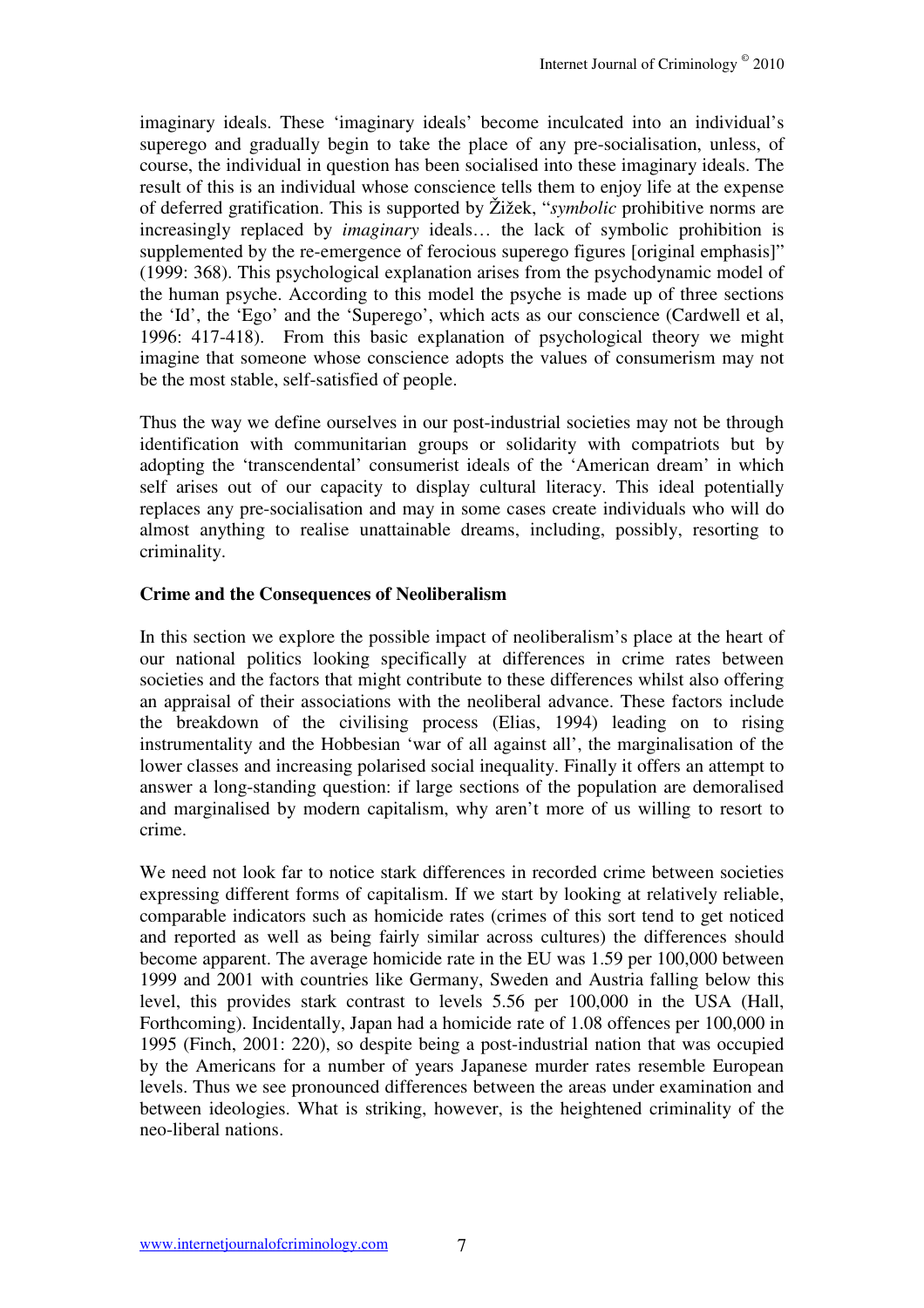The idea that certain types of capitalism might influence people into deviant behaviour is not new, several theorists from the  $19<sup>th</sup>$  and early  $20<sup>th</sup>$  centuries (the era of classical liberalism) noticed many similar problems to those we are beginning to recognise today. Young (cited in Lea et al, 1996) provides a useful summary of Engels views on the crime problem in capitalist societies. He puts forward a four-fold distinction of individual adaptation to encroaching capitalism. Firstly, the individual can "become so brutalised so as to be, in effect, a determined creature" (Ibid), secondly, he or she can accept and engage with capitalism wholeheartedly, thirdly he or she can turn to crime or, finally, struggle for socialism. Although a little simplistic in its analysis, particularly in its assumption that the poor will 'steal the property of the rich' when today we have noticed that much crime is intra rather than inter-class, it remains useful. Brutalisation, it appears, occurs simply because of the demoralising effects of the treatment of the working class by the bourgeoisie, being treated as something subhuman may lead inexorably to criminality, at least according to Engels. Those who accept capitalism will find themselves living a life where they are separated from their fellow man in a "dissolution of mankind into monads" (Ibid, 2). Engels argued that this dissolution would breed individuals who care for nothing but personal interest and advancement. As a consequence many of these people were no longer capable of settling interpersonal differences amicably and would resort to violence and the law courts. Thus even those who accept capitalism are in Engels' view not beyond turning to crime. He even argues that rising crime under capitalism is an essential factor in stimulating a coming revolution. As the class-consciousness of the proletariat grows they leave behind many forms of crime and yet maintain the motivation, their hatred of the bourgeois hegemony. According to Engels, rising crime rates are a healthy sign, a sign that he and Karl Marx were right to predict a revolution. If we move back to the present day, we know this revolution never came about most likely because Engels underestimated the power of Victorian social reform and the levels of subscription to the bourgeois ideal and did not foresee state subscription to Keynesian economics.

Willem Bonger (2003 [1916]) also wrote on this topic during the early  $20<sup>th</sup>$  century. He proposed that a 'favourable environment' could prevent egoistic acts but an economic system based upon exchange instead of utility "cannot fail to have an egoistic character" (ibid. 58). Bonger thought that a society based on exchange would isolate individuals from each other by "weakening the bonds that unite them" (Ibid.). The primary bond between individuals in early capitalist society was a sense of shared interest and common fate, but (neoliberal) capitalism might actually dismantle this bond by forcing people to compete with each other for work, income and social position. It seems quite obvious that this all sounds very normal in the present day and is no more than a statement of reality but we must remember that this economic type was still relatively new at the beginning of the  $20<sup>th</sup>$  century.

Bonger's explanations for the rise of social inequality and for the demoralising effect that capitalism can have on individuals arose from the necessity of labour to capitalist production and in particular the need of the producer to purchase labour (and from the labourer's need to sell). Bonger argues that people are forced to sell their labour to avoid starvation, which, in most cases, does not enter the equation now because of the remnants of our welfare state. However, it is still the case that we need to work to provide for ourselves, thus Bonger's idea that this situation gives rise to exploitation may still be relevant. "Little by little one class of men has become accustomed to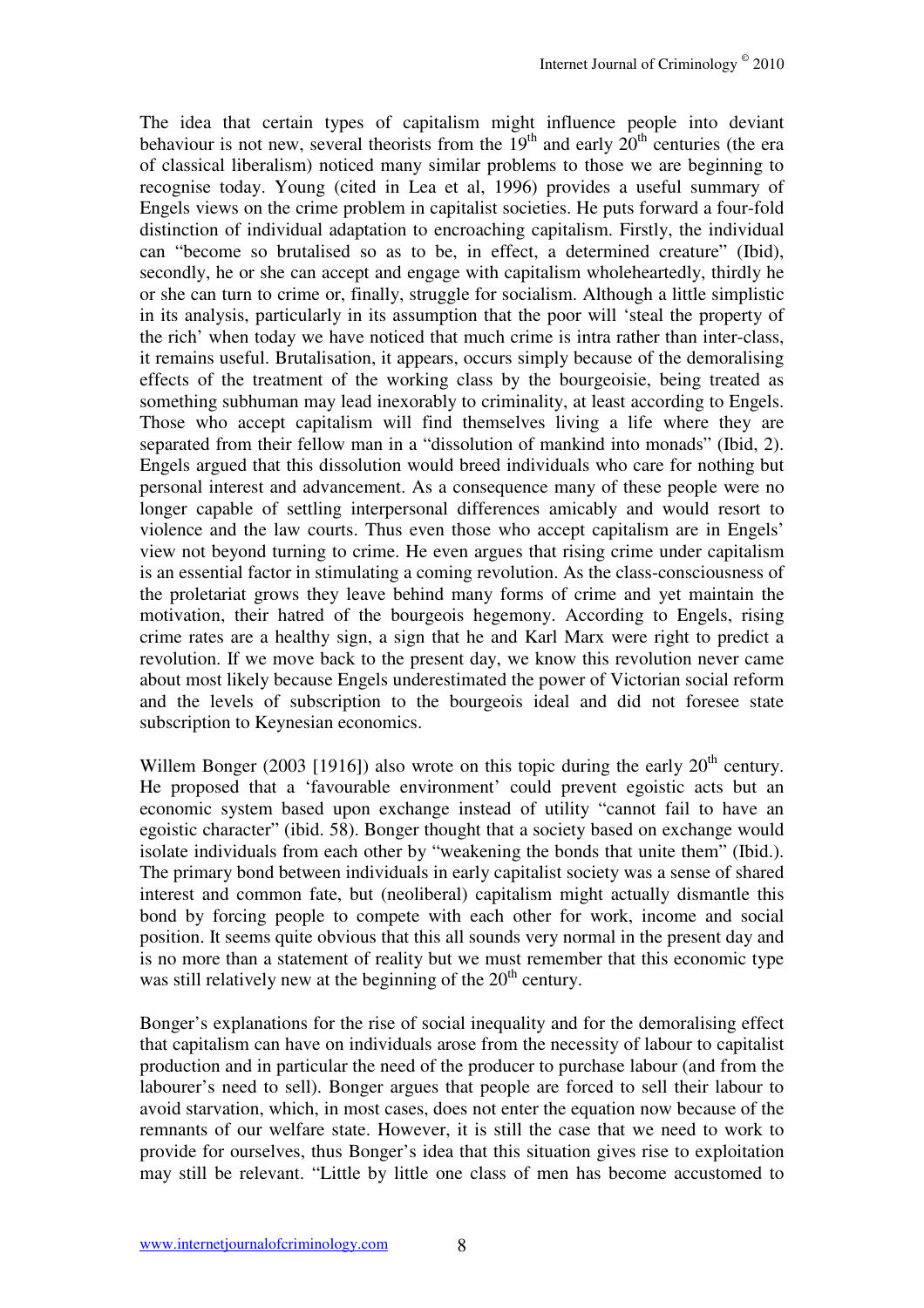think that the others are destined to amass wealth for them" (Ibid. 60), this, thought Bonger, demoralises both the producer and the labourer. In the producer it creates greed and a disregard for those under his or her charge who are seen solely as profit making machines. In the labouring classes it creates feelings of insecurity and demoralisation because there is always a surplus of labour with which we can be threatened if we fail to live up to expectations.

Many of these ideas remain relevant despite their age and can serve to buttress more recent innovations including Elias' (1994) civilising process and its rumoured breakdown. The civilising process attempts to explain why we moved from a vicious, brutal and uncivilised cultural form to what we would now consider to be 'civilised' during the  $18<sup>th</sup>$  century, one of the major symptoms of which being a shift in how we go about punishing criminals from the corporal and capital to the carceral. Elias (1994) saw the developments in punishment as a symptom of a wider change in society, of the development of evolved sensibilities and of empathy for our fellow human beings. The 'civilising process' is based on the work of Sigmund Freud and the psychodynamic model of the human psyche (as explained previously). Elias proposed that it was the development of the superego that leads to the beginning of the 'civilising process'.

During the Middle Ages we supposedly had a much wider emotional range and were capable of much more violent actions but also of greater passion. According to Elias, a truncation of this emotional range forms the basis of his 'civilising process' leading us to become less barbaric but also less passionate. The 'civilising process' is supposedly made up of three distinct developments: firstly, interpersonal violence became illegal with the state taking a monopoly on its application; second, the populous must come to rely upon each other (Norbert Elias & process sociology, 1995) and realise their interconnectedness, seen as essential for the development of empathy; third, the populous must learn manners, politeness and etiquette and stop expressing the more animal impulses of the 'Id' in public. However, this process was never seen as a permanent change, Fletcher (1997) writes that Elias frequently used terms like barbarisation when talking about the Holocaust, which he described as "a throwback to the Barbarism and savagery of earlier ages" (Fletcher, 1997: 180).

Neo-liberalism with its emphasis on self-fulfilment and the competitive individual could well be undermining one of the central concerns of the 'civilising process', that of the interconnectedness of people – pushing some into reformulating it as the 'Pseudo-Pacification Process' (Hall, 2000; Hall & Winlow, 2004; Hall et al, 2005). This might imply that we were never really 'civilised' in any permanent way, that we were happy enough to live peaceful lives while it was the easiest option. Some commentators have even noted a growing "affinity to the general barbarism that the Enlightenment and capitalism's unique civilising project had palpably failed to leave behind" (Hall & Winlow, 2004: 281). This raises questions around the purpose of the 'civilising process' as well as Elias' (1994) assertion that people were simply getting better in line with the liberal ideals of civility, freedom and democracy. It would seem that if this had been the aim all along, such civility would be unshakable by the forces of neo-liberalism and increased competition both globally and individually.

What might have been missing from Elias' account was a Foucaultian/Marxian appreciation of the reasons behind increasing civility. Foucault (1979) asserts that the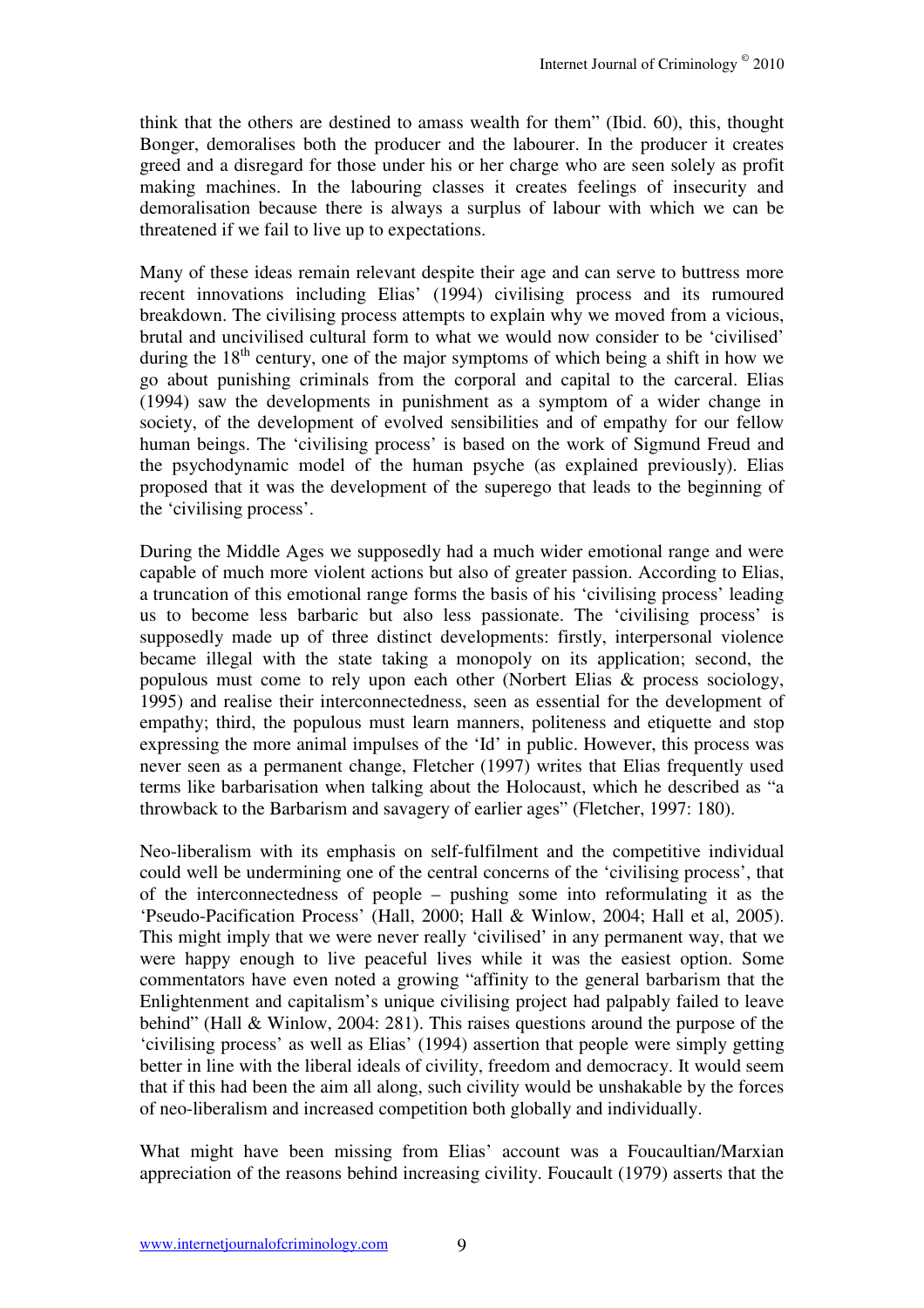primary motivation was a need to protect the new property rights of the bourgeois class and to socialise the population into an effective working force for capitalism's new industries, this is why we saw the growth of the prison as a means of punishment. Although there is little doubt that the civilising process did reduce crime and specifically instances of serious interpersonal violence (Hall & Winlow, 2004: 282), this was purely temporary because it was motivated by the needs of the bourgeois classes to protect themselves and their property not because of a widely acknowledged need for greater civility and pacification.

In this interpretation capitalism might appear to have harnessed the fundamental insecurity of the human condition by providing jobs but also maintaining a labour surplus with which those who did not conform could be threatened. Since then, any political movement that threatened to create too much economic security for the individual has been seen as counterproductive by liberal ideologues (Hall, 1997). However, we must acknowledge the accomplishments of industrial capitalism in creating an inclusive economy, which, though based upon the same premise, seems to have done a better job of including and thus pacifying the lower classes than today's somewhat more exclusive model.

During the post-war social democratic era (roughly 1945 to late 1970s) traditional working class communities were fairly solid, stable entities where individuals gained identity through their work and through ideological identification with their compatriots. For sake of argument this relatively prosperous period came to an end in 1979 with the election of Margaret Thatcher, the leader of our first neoliberal government. This government simply were not willing to protect and subsidise industries like coal mining that were not 'profitable' in a world of increased global competition.

Though this might sound reasonable enough with modern sensibilities, its affects on those who relied on such industries for their livelihood seem to have been largely ignored. With the destruction of these traditional forms of working class life the 'proletarian hard-man', the pre-requisite workforce of heavy industry, was reduced "to a position of radical insignificance" (Hall, 2000: 36). He simply did not and could not fit into the burgeoning new service economy, leaving many inner city estates originally built to service particular industries struggling to find a source of income. Today many of these areas have become areas of permanent local recession (Taylor, 1999) with no jobs and permanently marginalised populations. "Seeing no attraction in the… routine forms of exploitation offered by neo-capitalist consumer/service work, many males continue to seek new functions and rewards…in the unregulated alternative economies" (Hall et al, 2005: 109).

Thus we see multi-million pound economies developing around illegal items like drugs and firearms with a minority of people from such marginalised communities moving into these illegal economies as a way of achieving the lifestyle of conspicuous consumption that would otherwise be denied them. This, note Hall and Winlow (2003), is compounded by a 'hegemonic liberal cult of the self', which ensures that only values like individualism, entrepreneurship and personal lifestyle opportunity are expressed in popular discourse. Another study by Hall and Winlow (2005) shows this phenomenon in action in both socially marginalised young people and their more integrated fellows.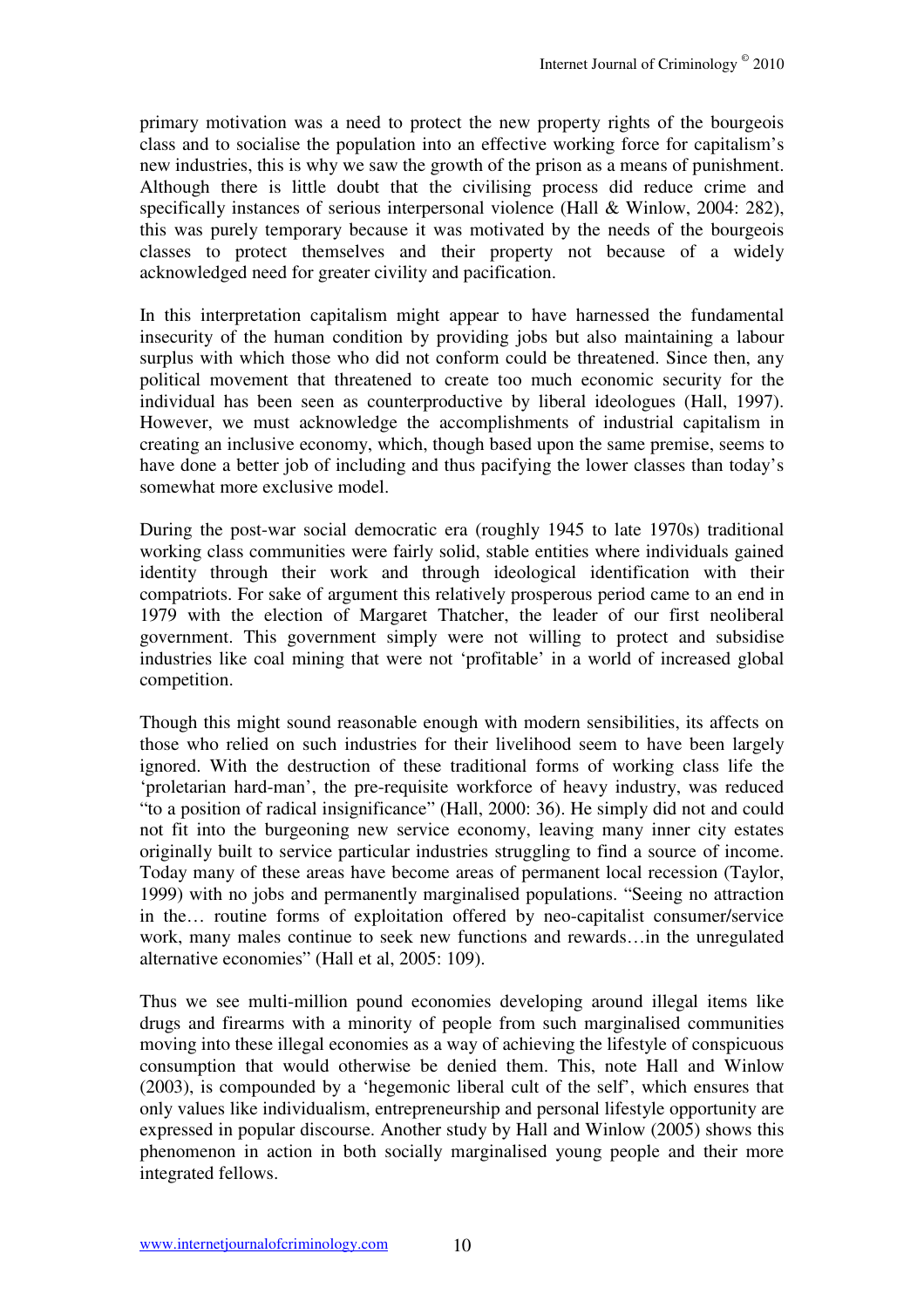This second group, although we should emphasise that they are predominantly law abiding, appear to have lost many of the characteristics of working class solidarity and been forced to adapt "to advanced capitalism's distinctly competitive individualisation process" (Ibid. 32). One of the most pressing adaptations, note the authors, appears to be a dismantling of friendship networks as they are replaced by groups of acquaintances capable of facilitating. "successful immersion of the self in the competitive and often narcissistic symbolic interplay of nocturnal leisure" (Ibid. 36). In other words, some young people seem to be thinking of 'friendships' not as deep, meaningful interpersonal connections but in terms of what they can get out of them. This attitude also appears to extend to employment, which they seem to regard purely as a means to spending hard earned cash in the conspicuously hedonistic world of the nocturnal economy or on the many products of the consumer economy.

If we look for these same characteristics in the socially marginalised criminal population we find them flourishing. 'Friendships' "are little more than a shifting matrix of brief financial transactions and exploitative deals" (Ibid. 38). This section of the population also appear to share aspects of their peers' attitude to 'real ork', seeing it as a waste of time, a realm of poor pay and jumped-up bureaucrats. The legitimate economy is not seen as a viable path to the prosperity advertised by mainstream culture – one respondent in Hall and Winlow's (2005) study summarised this attitude with admirable brevity, "I think something like, maybe 50 grand, and then its [work] worth it. You get yourself a Mercedes, all the best clobber, then you can put up with it". There seems to be a common denial of the fact that this sort of expectation may be unrealistic and that the few that do make this sort of salary have probably either been extremely lucky, worked hard or had the resources behind them (namely money and the right friends) to make it a possibility. That said many seem to have noticed that there is little or no chance of gaining the lifestyle mainstream culture appears to promote by participating in the legitimate economy.

In addition to such inconsistencies of expectation we must also look to the growing gap between rich and poor to advance our appraisal of neoliberalism and its impact on criminal behaviour. Taking the United Kingdom as the example government statistics (National Statistics, 2005) show that although relatively steady and evenly distributed until the early 1980's the income of the top ten percent has risen much faster than that of the majority creating a growing 'wealth gap'. In 2003 the British poor were making approximately £170 per week, a figure that had only risen by £70 since 1971. In contrast those in the top 10 percent were making £660 per week in 2002-2003, which has risen dramatically by £350 since 1971. This appears to show a a marked discrepancy in the distribution of wealth within society, which the governments own figures show started to develop around the time neo-liberalism moved into the political mainstream (quoted in Harvey, 2005).

Many have acknowledged this aspect of the neo-liberal transition, David Harvey, for instance, notes "redistributive effects and increasing social inequality have in fact been such a persistent feature of neoliberalization as to be regarded as structural to the whole project" (ibid. 16). Even more controversially Dumènil and Lèvy (2004) conclude that neoliberalisation has, since conceived, been a project with the aim of restoring power to the upper classes after they lost much of it to social movements and redistributive government policies after the Second World War. For modern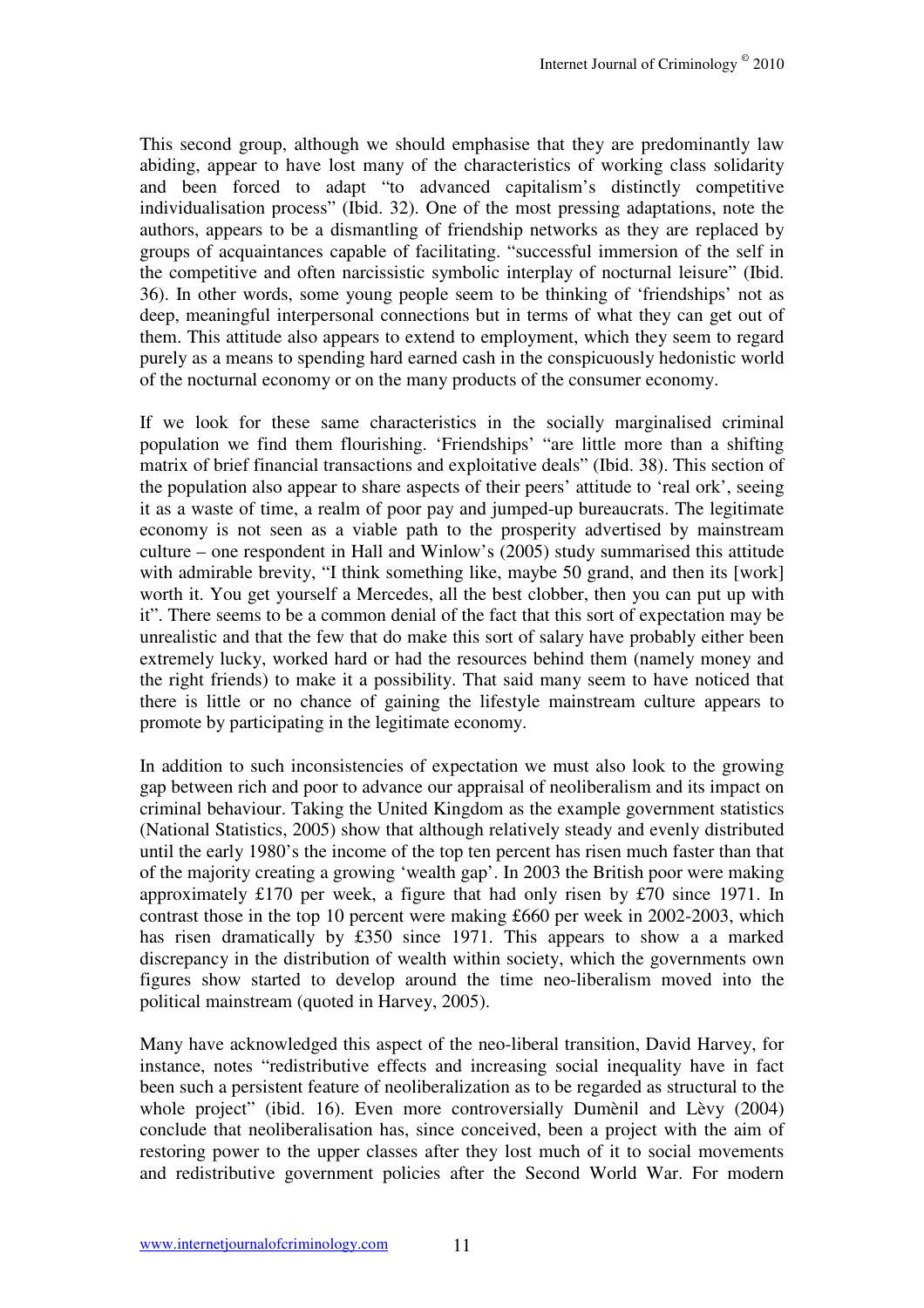Britain the result appears to be a problematically low minimum wage implicitly acknowledged by government tax credits that serve to top up the income of the low paid.

While such policies may work to stimulate economic growth by helping companies keep their costs down it may also have an adverse effect of the self-respect and social integration of those working at the bottom end of the income scale. We noted above that young, socially marginalised young people struggled to see that value of legitimate work and this appears to be reflected in some of the research on pay conditions. Toynbee (2003) asserts that adequate pay plays an important roll in status and self-worth. Company directors who can in some cases take home millions every year in salary in stock options will admit that they don't really need the money but their pay gives them a sense of status (Ibid). The low status and remuneration afforded occupations open to those with limited educational achievement may well contribute to the demoralising effects discussed previously.

The third and final element of the neoliberal transition we have space to discuss appears to be a set of changes in the way we organise and perform 'social control' (social structures that hold us to the norms of our society). Over the course of the last 50 years many western nations have implemented changes in their internal construction of social control. Broadly speaking this has been expressed as a move away from traditional forms of control towards a "more ego-dominated self regulation allowed for the reflexive and flexible calculation that came to be expected" (Wouters, 1999: 416). As we relax the informal controls associated with the post war era and begin to rely more on personal judgement in combination with a rapid expansion of legal penalty perhaps more are likely to consider the possibility of committing deviants acts. Most criminological explanations of this development tend to focus on either changing control or upon the disintegration of morality and ineffective socialisation. What actually happened, however, was a relaxation of some controls and an intensification of others. In other words we have moved away from expecting individuals to be controlled by society and toward each individual controlling him or her self (ibid.) with an expansion of penalties if we fail.

If this development is coupled with the current of individualisation promoted by neoliberalisation, the deepening of social inequality as well as the development of a more expansive consumer culture it is just possible that some individuals may 'control' themselves into criminality in order to fulfil unrealistic expectations gathered from interactions between consumer culture and the 'hegemonic liberal cult of the self'. For the relatively well off, adopting the codified rules (laws) of our post industrial society may be advantageous enough to mitigate against a certain amount of criminality (if we ignore the white-collar variety) but for those who are disadvantaged by the current political economy, who live in areas where there are no jobs and no way of fulfilling their desires, what reason remains to be law abiding? In fact, many of the characteristics of the current political economy "such as reflexivity of the self and the weakening of collective identities" (Furlong & Cartmel, 1997: 82) that have been discussed above, may well have a deleterious effect upon social cohesion and control and perhaps even contribute to the crime rates of neoliberal nations.

The question that immediately comes to mind is that if we are all affected in the preceding ways by post-industrial capitalism then why do more of us not turn to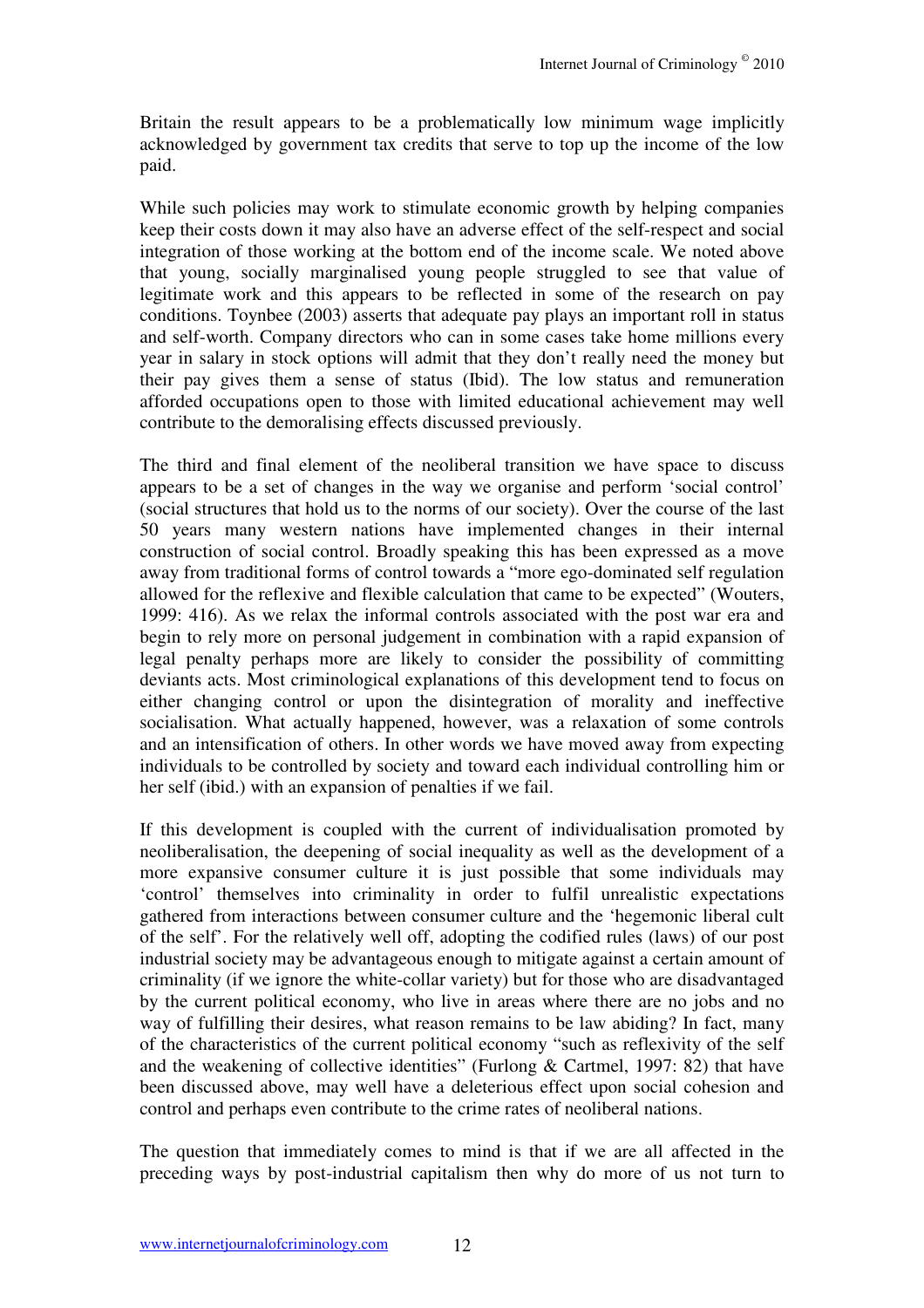crime? A suitable place to start would have to be control theory. Control theory is according to Travis Hirschi a theory that states "delinquent acts result when an individual's bond to society is weak or broken" (Burke, 2001: 205). This 'social bond' consists of four elements, with the central idea being that we all have too much invested in society to commit crime and that we believe in the status quo. Here the present reading of control theory must depart from the traditional – if we wish to apply it to the subject of this dissertation it may be worth looking at control theory through the lens of radical criminology.

Radical theory concentrates on the interests of the upper classes and how these give rise to crime and punishment (Ibid. 152-153). As we noted above, our ability to form 'friendship' attachments with our compatriots appears to be decaying in some sections of our community. If this is truly the case, an absence of 'effective bonding' (between individuals and in their relationship with their state) may partially explain the relatively high crime rates that appear common to neoliberal countries. What actually stops more of us committing crime may be that instead of bonding to our society we come to embody the proliferation of 'rules' and laws within our societies (Hall, 2006), that these can take the place of informal control where external pressures are not too great.

Throughout this section we have discussed a number of social problems that appear to be intimately linked to the transition toward a more neoliberal mode of governance. Before moving on it may be worth pointing out that these are not just the preserve of an embittered and defeated political left but are also acknowledged by some of neoliberalism's leading theorists. Fukuyama (1998), for instance, recently admitted that frenzied competitive individualism and the expansion of consumption could have some rather 'disruptive' affects that may not be sustainable over the long term. While it seems to have become something of a political hegemon, at least in the Anglophone nations, neoliberalism may not be without considerable chinks in its armour as the following case studies further demonstrate.

# **Case Studies**

# **The United States of America: Embodying Neoliberalism**

The United States is perhaps the country that can best be used to illustrate some of the points made about neo-liberalism and its relationship with criminality in the preceding sections. In so doing we take a brief look at American history in an attempt to explain why they rejected homegrown iterations of a more socialistic outlook comparable with European Social Democracy. It also looks to American crime rates and tries to show how they might be linked to local versions of the phenomena discussed in the preceding section and to their version of neoliberal governance.

Despite the fact that the United States is probably the greatest representation of neoliberal ideology, something vaguely resembling socialism did make an appearance on their side of the Atlantic, albeit briefly. After his election in 1933 President Roosevelt began a program of reform that preceded the successes of European Social Democracy by some fifteen years. New laws were passed to take control of the economy, to fix prices and wages and to limit competition, measures were also taken to lower the price of utilities (electricity specifically) and help the unemployed back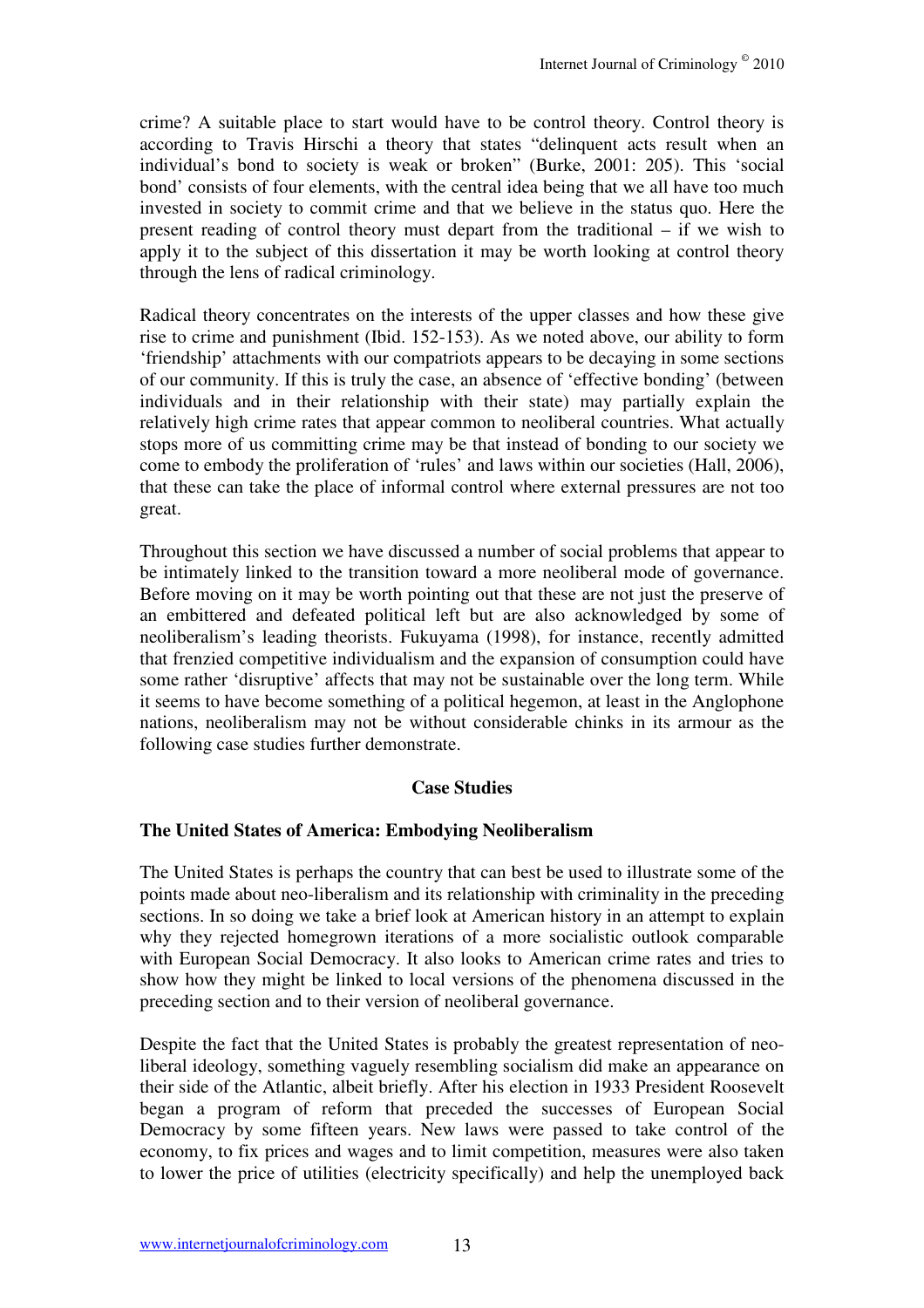into work. Many of these measures were eventually struck down by the Supreme Court for being unconstitutional, but while the government was coming up with the vaguely socialistic policies of the 'New Deal' the US, for the first and only time in its history, had its own communist party that was becoming very popular through its efforts to organise the working classes (Zinn, 2001).

But this all changed rather abruptly, communism became a byword for evil during the Cold War with 'witch hunts' and a number of people being scapegoated for wider, more complex social problems. With the election of Ronald Reagan in 1980 old style liberalism made a big comeback as Neo-liberalism. Reagan was helped into power by the support of large corporations (something he has in common with the current president) and by the year 2000 they "had used that leverage to restore… [their] share of the national wealth and income to levels… not seen since the 1920's" (Harvey, 2005: 55). Today the USA exemplifies many of the problems discussed previously, often featuring near the top of the most ignominious world league tables including those for inequality and violent crime.

All told, the United States records roughly 24 million crimes per year with a population of 295 million (Nationmaster, 2005). Although this sounds quite high it is actually quite similar to the UK crime rate and only seems high because of the population imbalance. What is striking however is their incidence of violent offences, particularly at the more serious end of the scale. In 2002, average non-fatal violence rates in the United States reached 310 per 100 000 population with comparable rates of 44 in the UK, 41 in Finland and 25 in Denmark (Hall, Forthcoming). Homicide rates are also correspondingly high with a level of 5.59 per 100 000 population in 2002, which compares unfavourably with an average European rate of 1.59 (ibid.). From this limited comparison of crime rates (while always acknowledging the fallibility of international comparison, we can begin to see why US incidence of violent criminality in particular might look high from a European perspective but it remains for us to adequately link this to current political formations.

As noted above neoliberal societies broadly tend to be characterised by the concentration of wealth in the hands of the top few percent of the population and increasingly polarised social inequality. With this in mind it may come as no surprise that the US is one of the most unequal developed nations. In 1999, the richest 0.1% of the US population held 6% of total national wealth (Harvey, 2005) and it "has more of its population living in poverty - 19.1% - than any other western industrialised country" (Hutton, 2002: 149). Since the 1980's America has become more and more unequal, salaries for those at the top of American society have grown massively, to the point where the country now has more than three million people with more than \$1 million worth of assets. Over he same period the earnings of the average household have fallen creating a disparity compounded by decades of successive tax cuts, which makes redistribution of wealth to benefit the poor all but impossible even if there was the political will to do it (Ibid.). wealth to benefit the poor impossible even if there was the political will to do so (Ibid.). This is likely to be compounded further by current proposals for a flat rate of taxation, which would effectively mean that the poor pay more than the rich for national government. This is also further aggravated by the fact that it is almost impossible to live a fulfilling life on American minimum wage (30 Days: Minimum Wage, 2006).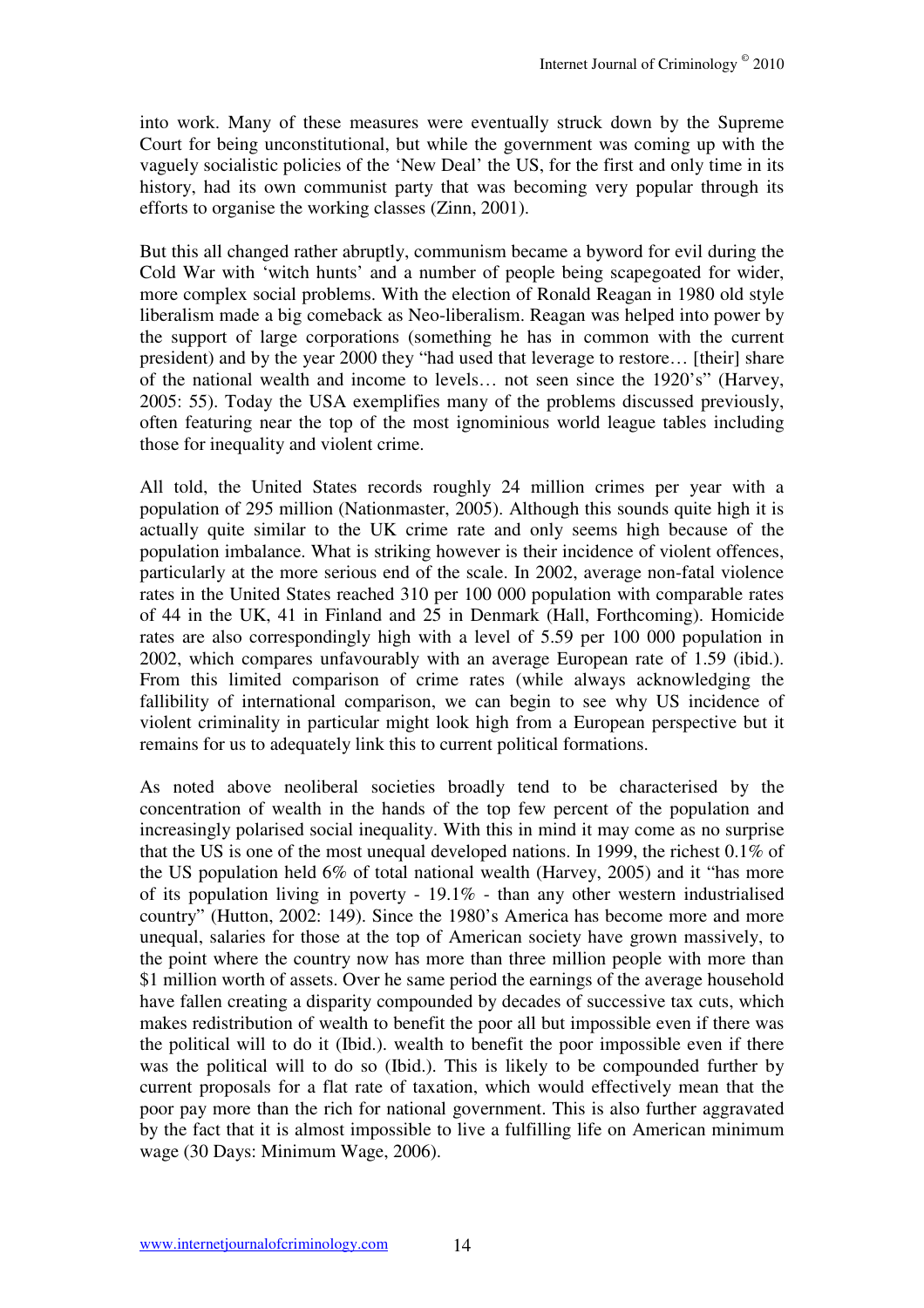Up to this point we have dealt solely with income inequality, but as is quite easy to imagine in a society where money is everything, income inequality leads to social inequality. The key vehicle of social mobility is education but the lack of redistributive taxation means that those on low incomes cannot afford to send their children to university, leaving them with no way out of the lower echelons of America's class system. Conversely, those with the money can afford a first class education thus tightening their grip on the upper echelons of American society (Hutton, 2002). The United States thus appears to be a staggeringly unequal society that can only debunk some of the central myths of the neoliberal experiment. The idea that the neo-liberalism will allow previously unprecedented levels of inter-class mobility, for instance may well be profoundly untrue, in reality "Britain and the US have the lowest intergenerational mobility across the European and Northern American nations" (Hall, Forthcoming)

As noted above the United States is possibly one of the most violent developed societies. The reasons for this have the root in the way the nation formed from a loose confederation of individual states. The only way such heterogenous colonies could be melded into one superpower was to form a consensus around the lowest common denominators, those of liberty and the free market (Hutton, 2002). Thus the United States has always had problems maintaining a consensus around deeper issues like government, punishment and taxation. What we have seen so far is that when values like liberty and individuality find their way to the forefront of national consciousness and combine with a culture of 'conspicuous consumption' it can result in criminality via diminution of the 'civilising process'. However, there is also the possibility that they have in some way bypassed the civilising process altogether.

As a nation it does not have the collective experiences of its European neighbours, in fact only 500 ago years it was a nation founded upon violence, exploitation and personal enrichment and has continued in much the same vein ever since. It has only moved from the exploitation of 'Indians' and the imported black population, through the violent armed suppression of strikes and pickets (Zinn, 2001: 235) to attempting to export its corrupting ideology across the surface of the globe (Harvey, 2005). The problem with taking this approach is that it implies the USA has never really been civilised, which could be problematic in terms of actually stimulating an informed, civilised debate on the future of neoliberalism and associated political economic formations. However, what we can see from this is the affect the ideology of limitless personal freedom has upon the civilising process. As discussed previously what this does is limit the ability of individuals to connect with each other and form the bonds that are so essential for the development and maintenance of civility.

Thus the United States appears to be the consummate neoliberal state and is probably the only state in the world founded upon liberal principles. What this tells us is that it is also likely to be an accurate expression of the consequences of this ideology, a category that seems to include a highly polarised social structure, relatively high crime rates and noteworthy incidence of violent criminality that seems to transcend the norm for 'developed societies'.

#### **Japan: Confucianism to Encroaching Neoliberalism**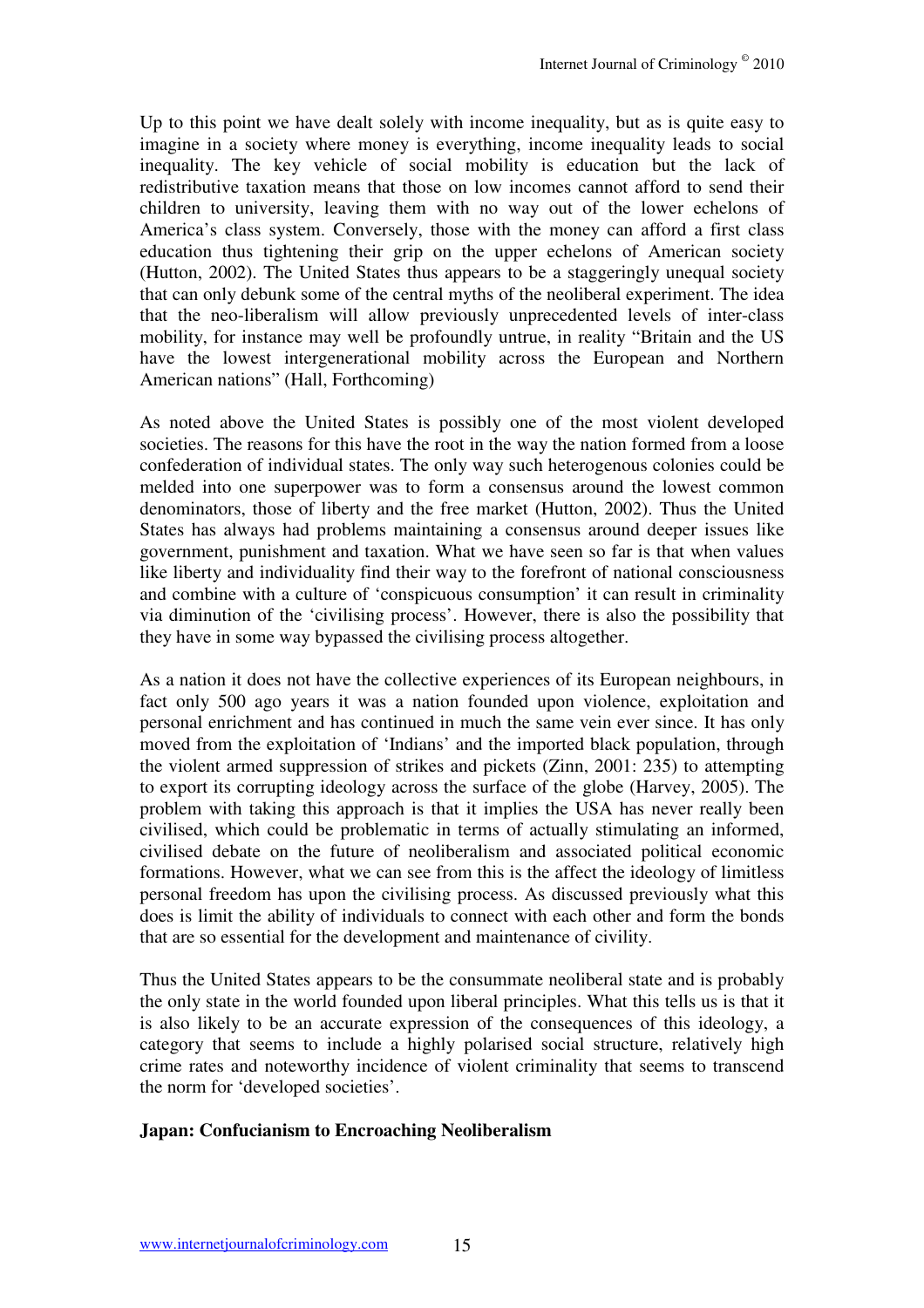Japan has always been seen as somewhat mysterious by westerners but in the case of criminality we may well be right. It is a nation of 120 million people that records only three million offences per year. In comparison this with the UK (which has a population of sixty million and roughly six million recorded offences per year) (Nationmaster, 2005), Japan effectively has 25% of the criminality we might expect them to have if they followed western European crime trends.

During the Tokugawa period (1600-1868) Japan closed itself off to the outside world maintaining stability by expelling westerners and removing the threat they posed to the legitimacy of the Emperor and the Shōgun (Henshall, 2004). This self-imposed ended abruptly by the arrival of a small American fleet of steam powered battleships in 1853 demanding that Japan open itself to trade. From 1854 onwards Japan raced to modernise before what they saw as an inevitable invasion by western powers. The age of the samurai was brought abruptly to an end, the shōgunate fell to be replaced by a new emperor and Japan started to move towards industrial capitalism with haste (ibid).

In the west all our experience tells us that such rapid industrialisation should lead to unrest and rising crime rates but it did not, in fact Japanese crime rates only began to rise in any noticeable way in the mid-1990's, although there were minor rises from 1983 onwards (Leonardsen, 2004: 39). A number of commentators have put forward the idea that Japan's increasing levels of criminality are due to decreasing levels of social control (Hill, 2003: 272) as they finally move toward a more western social outlook.

Prior to the 1990's Japan was a highly controlled society expressing a form of state managed capitalism coupled with a highly developed system of informal social control. Close links between state and business, and a system of 'administrative guidance' allowed the Japanese state to persuade business to move in certain directions, toward microelectronics for instance. State oversight of the national economy sat alongside a broad subscription to 'Japanised' Confucianism both functioning to keep Japanese society relatively stable and crime free over an extended period of time. Chinese Confucianism expressed the necessity of harmony, loyalty and duty, which would be mirrored by a benevolent government, however if government was not benevolent then it could legitimately be deposed. In Japan, this notion of benevolent rule and democratic censorship disappeared, this was a cause of much discussion during the Tokugawa era but was eventually removed as a concern by the Shintō assertion that every Japanese individual is ultimately related to the Imperial line thus loyalty to the ruling powers and ones own family interest becomes the same thing (Hendry, 1995:126).

The 20<sup>th</sup> century manifestation of this idea is the '*ie*' (family) system in which the world is divided into the *uchi* (inner circle) and *Yoso* (outer circle) (Van Wolferen, 1989; Komiya, 1999). It has survived to this day because of the way Japan was forced to open up to international trade at the End of the Tokugawa period. Because Japan had to adapt to its new situation and quickly gain the respect it needed to stave off invasion it quickly scrapped its old legal codes and transplanted a combination of French and German legal statutes to form the basis of a new system. The way this was done left old codes of conduct and moralities intact, mostly because of the fact that while the government was trying to present a western façade they were also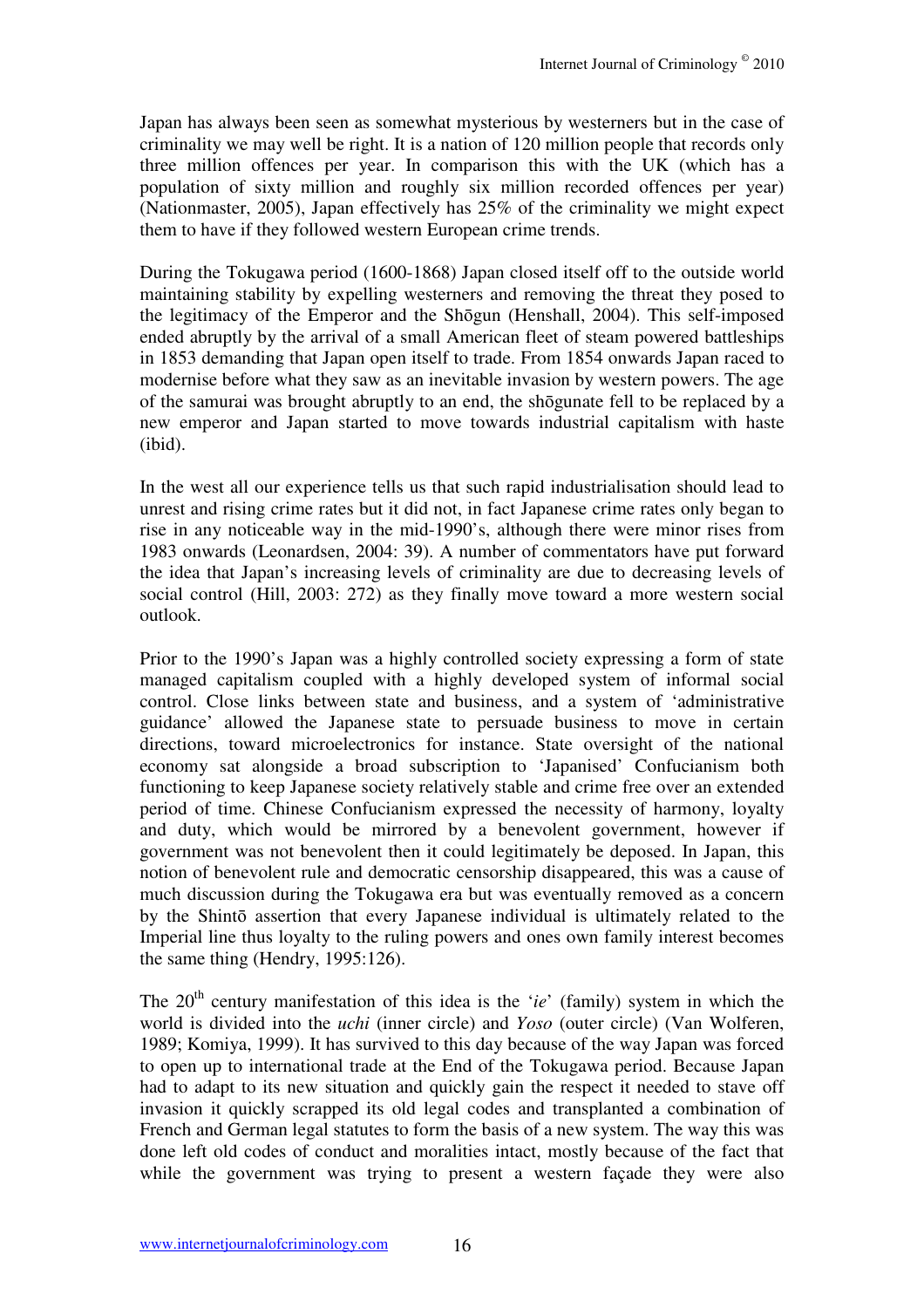emphasising a set of ancient ethics known as *kokutai* which stressed loyalty to superiors.

This has resulted in some suspicion of law and legal systems on the part of the Japanese people who see it as a system of constraint rather than protection (Komiya, 1999) and also in what observers have called a dual legal culture in which one standard applies to those in one's social group and another applies to those outside. This manifests itself in the distinction between *uchi* and *yoso*. The world of the *uchi* comes laden with a set of *giri* (duties) that must be performed to the best of one's abilities. *Giri* governs personal action by eliciting favours from superiors, which can include anything from a drink after work to a helping hand up the career ladder and even marriage brokering. Most Japanese workers realise that if they want to benefit from being a member of an *uchi* they have to do their *giri*, if they do not it can lead to social ostracision, career stagnation and loneliness.

As we might imagine this system can have a powerful controlling affect on the individual (Komiya, 1999). However, if someone does offend their *uchi* the Japanese are often reluctant to resort to law because an individual can be brought back into the fold by informal sanctions of the type that Braithwaite (1989) called 're-integrative shaming'. Thus there is often little need to turn to the law for dispute resolution within the *uchi* relationship. This system is enforced through the socialisation of the young, naughty children, for instance, are punished by being sent outside away from the family unit, in a sense they are ostracised from their uchi. Thus the young learn early that it is better to fit in than to stand out (Komiya, 1999).

The *yoso* world consists of everyone outside the *uchi* where there is a complete lack of *giri* consciousness and capacity for informal sanction. Consequently, the Japanese are much more willing to resort to litigation in the *yoso* world to protect their individual interests. The reason this does not feature too highly in Japanese crime rates (or didn't until the early 1990's) is that most Japanese are members of an *uchi* and cannot risk losing its favour. In this simple observation we might see a problem for the future – if western values such as individualism and personal freedom were to find their way to Japan it is not inconceivable that more of the population might eventually come to identify with the *yoso* over and above their *uchi*.

There is already some evidence that this is happening. Sugimoto (1997) writes that Japan is becoming more westernised with the younger generation in particular starting to adopt western values. The wartime and post-war generations experienced the hardship of the years after World War Two while rebuilding their society from the ground up. They remember the rapid change in values from imperialism to measured liberalism but "they inherited the style of the wartime generation and worked hard" (Ibid. 67). The children of the post war generation are thought to be slightly different. The 'prosperity generation' has grown up in a much more western environment than feeling the influence of consumerism and a broad emphasis on the individual. "[W]ith the emergence of the prosperity generation came the… 'neglect of the public and indulgence of the self'" (Ibid. 68). As if to add credence to this assertion, a study conducted by Japans institute if statistical mathematics illustrates that the percentage of Japanese wishing to lead 'an honourable life with consideration of civic spirit' has decreased while those wanting to live 'comfortable, enjoyable lives where they do what they want' has risen on the order of 30% in the last 50 years (ibid. 70).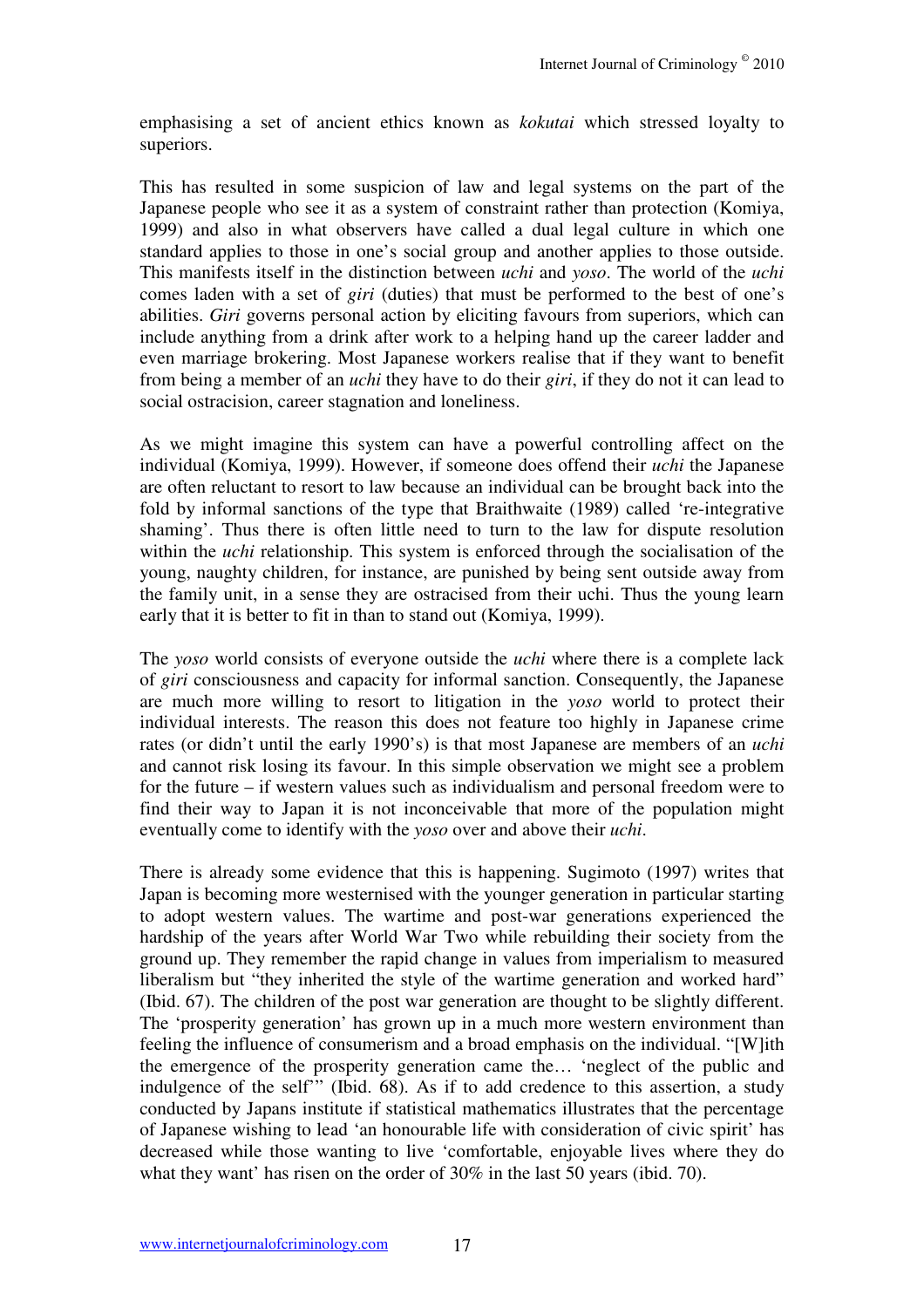Although it would be foolhardy to suggest that this transition may be the sole cause of Japan's rising crime rates it does show some parallels with the themes of decreasing social control and increasing instrumentalism as discussed previously in the context of the western hemisphere. Until recently the Japanese have experienced a measured success limiting the development of western values giving us a stark contrast to the development of competitive individualism.

#### **Northern Europe: Social Democracy and Criminality**

Despite neo-liberal assertions to the contrary the social democratic model of capitalism is neither dead nor doomed. This case study looks to European History to explain why they have stuck with something vaguely resembling socialism in an attempt to explain differences between US and European crime rates and, finally, the possible impact of encroaching neoliberalism.

European Social Democracy is based on a set of ideals often shunned by their neoliberal neighbours. Instead of individuals holding the means of production and deriving as much profit as possible from it, such vaguely socialistic societies tend to hold them in common (Schumpeter, 1976), aiming their social structures at equality rather than the maximisation of personal wealth. The first movements toward this sort of state were made in 1883 when Germany introduced health insurance policies followed, in 1889, plans for a state pension (Sassoon, 1996). Most of these early policies were based on insurance but the intension is clear, they were meant to move towards "a social service state, that is, a state that would acknowledge full responsibility in matters of sickness and unemployment" (Ibid. 138).

A number of reasons for such policies have been proposed over the years. The first, something of a conspiracy theory, holds that welfare was meant to hold off full-blown socialism, to buy off the working classes and discourage them from political action. Another explanation places the origins of the welfare state within economic necessity and the needs of industrial capitalism for a compliant workforce who would work in the factories. But in reality the motivation behind these developments seems to have had more to do with the wishes of the general population. In Britain, for instance, the Conservative party implemented social reforms because successive electoral defeats convinced them that it was the only way to remain electorally viable (ibid. 139). Whatever the reasoning, what matters is that these measures are still in place, even thought they appear to be diminishing. The reason for this is much simpler, it lies in the fact that continental Europeans have never really seen the attraction of Anglophone liberalism (Hutton, 2002).

At this point we should point out that European inequality is much less pronounced than in the USA but poverty still exists as it does everywhere – all welfare measures achieve is stopping those at the bottom becoming destitute, maintaining a certain amount of cohesion with the rest of society. In illustration, the GINI index scores countries on equality/inequality ranging from 0 to 100 with 0 representing a totally flat distribution of wealth. The United States scores a 40 on this index and compares unfavourably to many European countries including Sweden, Belgium, Norway, Finland (all 25) and Denmark (24) (Hurst, 2004: 160). However, it is not the redistribution of wealth that matters but real wages and it is here that many of these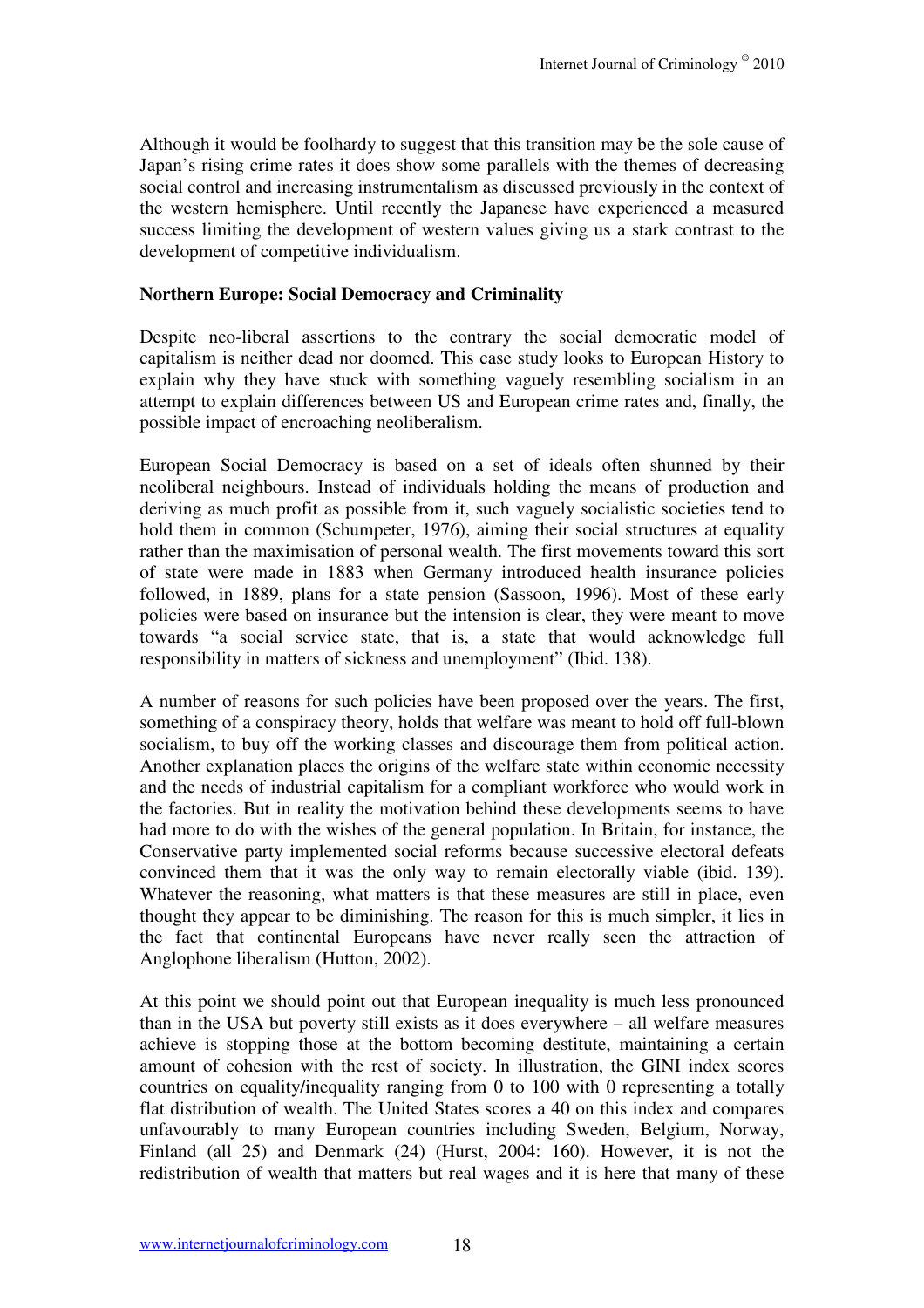European nations really show the value of the social democratic model. Countries like Finland and Sweden have high minimum wages (Hutton, 2002), which not only allows those at the bottom of the social hierarchy to have a decent quality of life but also provides a source of self-respect and personal investment in social structures. It is this that appears to be important in ensuring social stability and a relatively crime free society.

At this stage it is not really necessary to reiterate the point that European social democracies tend to experience less violence than the USA. Although probably not the only reason, it is easy to argue that this may be partly due to social democracy's tendency to preserve Elias' (1994) civilising process, one element of which is the interconnection of individuals, which allows for the development of empathy. What social democracy does is to maintain the connections between individuals by maintaining the unionisation of the workforce while a strong welfare state maintains even the poorest member's connections to social structures helping to guarantee a certain amount of personal investment in its continuation.

A potential problem for the future of these European nations arises from the rather virulent nature of neo-liberal ideology. John Gray's (1998) distinction between good and bad capitalism remains as relevant as ever and there is considerable evidence that European nations have had to adapt to compete in the new neo-liberal world economy. Since the 1970's social democratic parties across Europe have been moving in a neo-liberal direction, one of the primary indicators of this is welfare state retrenchment (Pennings, 1999). These countries start from a position of planning their economy, of nationalised industry and of a controlled economy but they are slowly moving toward scaling back welfare provision, free enterprise and the ascendancy of the individual (Ibid.). The problem is that the wholesale adoption of these values may contribute to a set of social problems that might take Europe down a road that is perhaps best left untraveled.

Many European countries have a long history of social intervention in the economy to prevent the kind of social inequality that exists in the United States preventing the kind of competitive individualisation of their population born of neoliberalisation. These European nations have acknowledged the fact that they need to adapt to compete in the liberalising world economy but far from wholesale adoption they have chosen only to pay lip service to this new ideology and adopt only the useful elements apparently maintaining some of their social cohesion in the process.

# **Conclusion**

Hutton accurately sums up the neoliberal mindset "The American way was to live in a free market, to seize opportunity and to enjoy the fruits of one's work unoppressed by taxation or regulation" (2002: 115) that persists in the Anglophone nations. Capitalism's tendency to remove the old sources of identity and replace them with fleeting consumer gratification coupled with neo-liberalism's tacit endorsement of competitive individualisation have created a society in which many believe the life of the new aristocracy (a club consisting of film stars, sports stars, corporate 'fat cats' and lottery winners) is not beyond their reach if only they strive hard enough.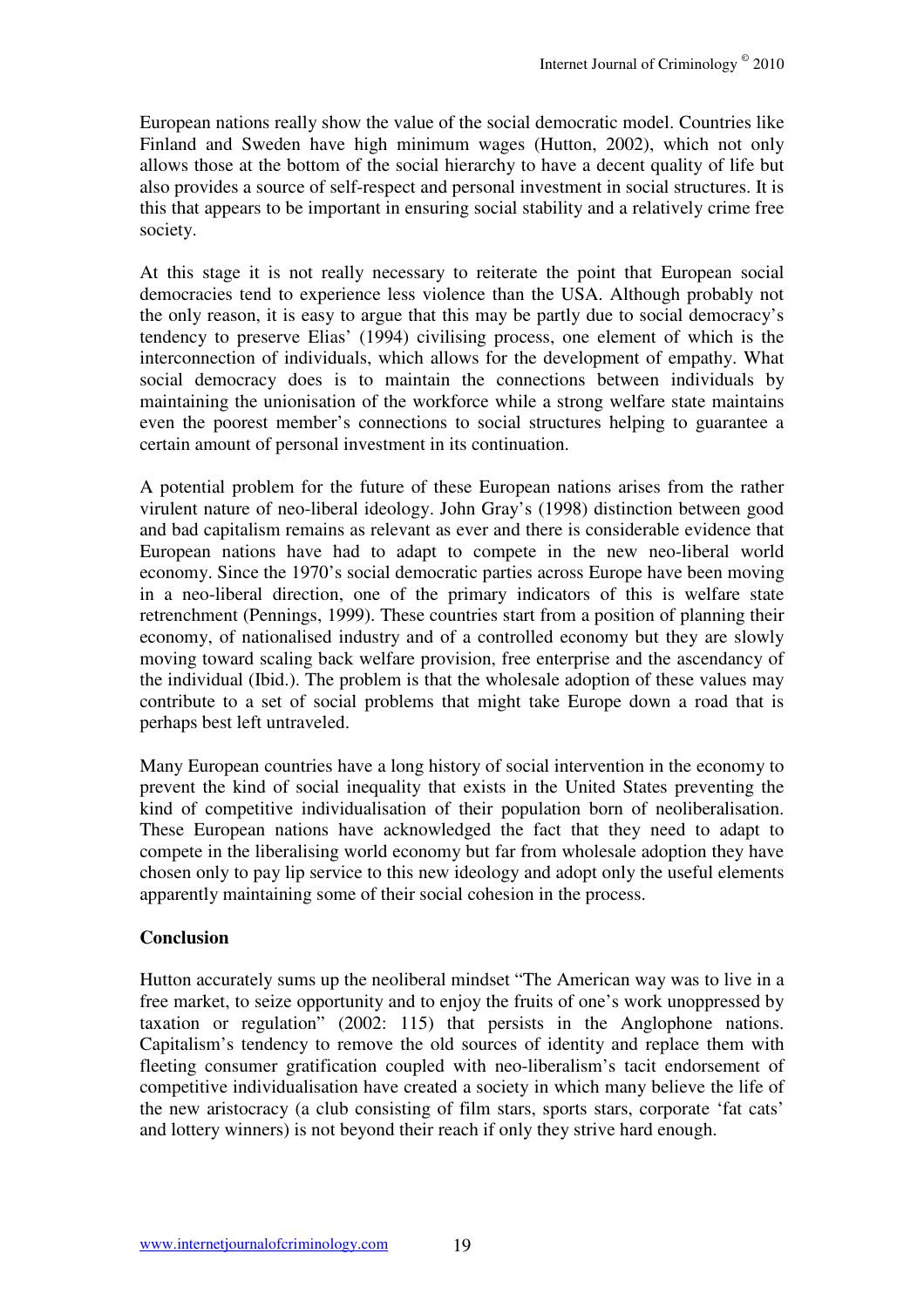The problem is that this may create a society in which a small proportion of the population control themselves into criminality to achieve their consumptive potential. Individualisation of this type appears to break down the bonds between individuals that are so central to the civilising process brutalising western society. Case studies of northern European and countries such as Japan where neo-liberal values are beginning to encroach on older systems of government confirm that this ideology can be damaging to national stability, Japan in particular shows a startling correlation between the adoption of these values and crime rates beginning to rise.

It is as yet unclear whether these are transitional problems or something more permanent but the idea that these problems will disappear on their own at some point in the future seems rather optimistic if not a little naïve. Thus neo-liberalism may not directly cause criminality and violence in particular but its consequences certainly create the circumstances in which crime rates are more likely to rise.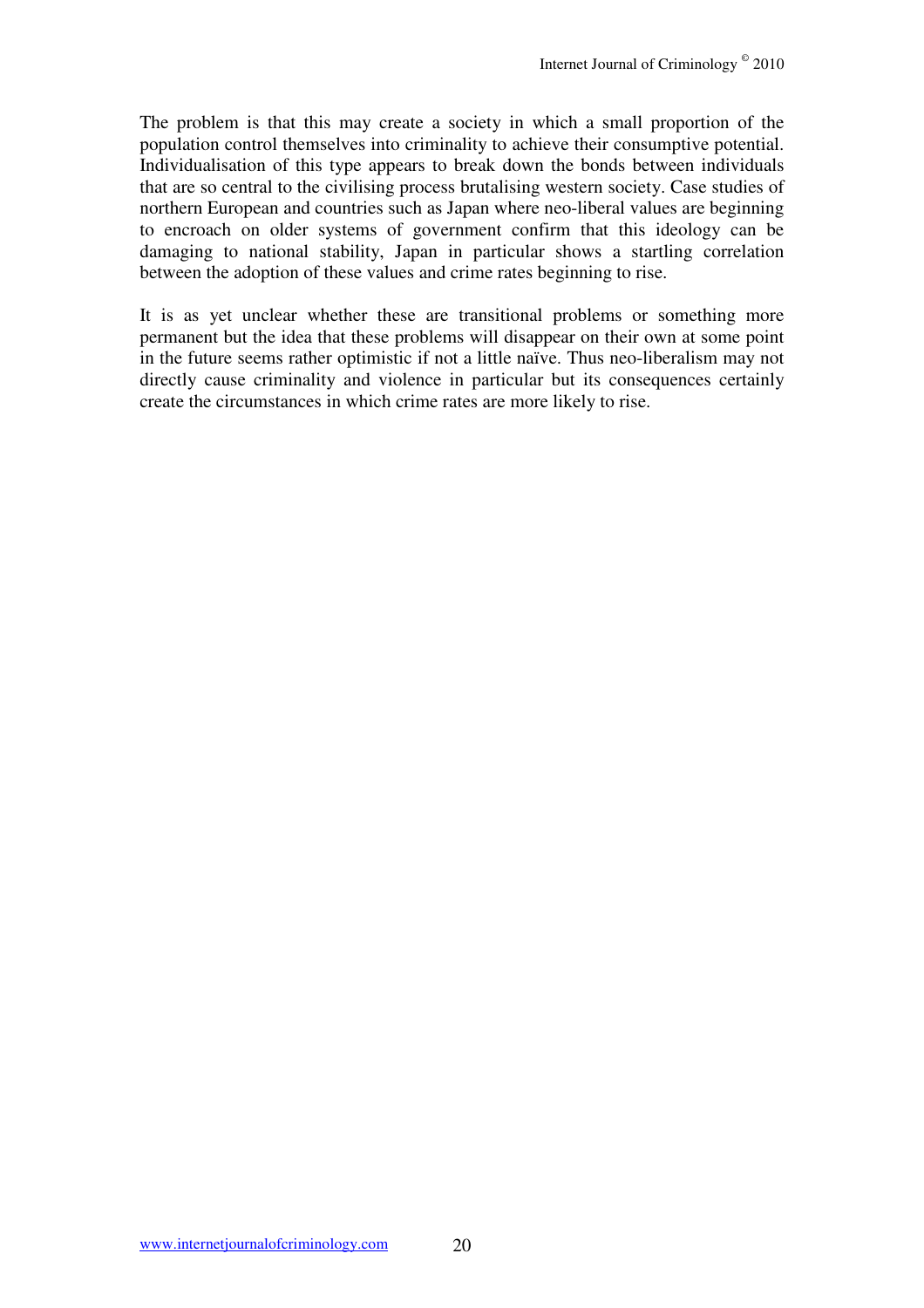#### **References:**

*30 Days: Minimum Wage* (2006) Channel 4, 3 April, 23:05 hrs

- Bonger, W (2003 [1916]) 'Criminality and Economic Conditions' in Eugene McLaughlin, John Muncie & Gordon Hughes (Eds) *Criminological Perspectives* ( $2^{nd}$  edn) London: SAGE publications pp58-64
- Bourdieu, P (1998) *The Essence Of Neoliberalism* Available at: http://www.analitica.com/bitblio/bourdieu/neoliberalism.asp (Accessed: 18/02/2006)
- Braithwaite, J (1989) *Crime, Shame and Reintegration* Cambridge: Cambridge University Press
- Burke, R H (2001) *An Introduction to Criminological Theory* Cullumpton: Willan Publishing
- Campbell, C (2000) 'The Puzzle of Modern Consumerism' in Lee, M J (Ed) *The Consumer Society Reader.* Oxford: Blackwell Publishers pp 48-72
- Cardwell, M, Liz Clark & Claire Meldrum (1996) Psychology for A Level. London: HarperCollins
- Dean, J (2005) *Enjoying Neoliberalism* Available at: http://www.longsunday.net/long\_sunday/files/enjoying\_neo-liberalism.doc (Accessed: 18/02/2006)
- Dumènil, G and Dominique Lèvy (2004) 'Neo-liberal Dynamics: Towards a New Phase?' in K. Van Der Pijl, L. Assassi & D. Wigan (Eds) *Global Regulation: Managing Crises after the Imperial Turn* London: Palgrave Macmillan
- Elias, N (1994) *The Civilising Process* (Revised Edition) Oxford: Blackwell Publishing
- Finch, A (2001) 'Homicide in Contemporary Japan' *British Journal of Criminology* 41 pp 219-235
- Fletcher, J (1997) *Violence and Civilization: An Introduction to the Work of Norbert Elias* Cambridge: Polity Press
- Foucault, M (1979) *Discipline and Punish: The Birth of the Prison*. London: Penguin books
- Fukuyama (1998) *The Great Disruption* London: Profile
- Furlong, A & Fred Cartmel (1997) *Young People and Social Change: Individualization and Risk in Late Modernity* Buckingham: Open University Press
- George, S (1999) *A Brief History of Neoliberalism* Available at: http://www.globalpolicy.org/globaliz/econ/histneol.htm (Accessed: 18/02/2006)
- Gray, J (1998) *False Dawn: The Delusions of Global Capitalism*. London: Granta
- Hall, S (1997) 'Visceral Cultures and Criminal Practices' *Theoretical Criminology* Volume 1 (4) pp453-478
- Hall, S (2000) 'Paths to Anelpis 1: Dimorphic violence and the Psuedo-Pacification Process' *Parallax* Volume 6 (2) 36-53
- Hall, S (2006) Conversation with Mark Horsley,  $6<sup>th</sup>$  April
- Hall, S (Forthcoming) 'A Tale of Two Capitalisms: A Preliminary Comparison of violence rates in European and Anglo-American Market Societies'
- Hall, S & Simon Winlow (2003) 'Rehabilitating Leviathan: Reflections on the State, Economic Regulation and Violence Reduction' *Theoretical Criminology*  Volume 7 (2) pp 139-162
- Hall, S & Simon Winlow (2004) 'Barbarians at the Gate: Crime and violence in the Breakdown of the pseudo-pacification process' in J. Ferrell, K. Hayward, W.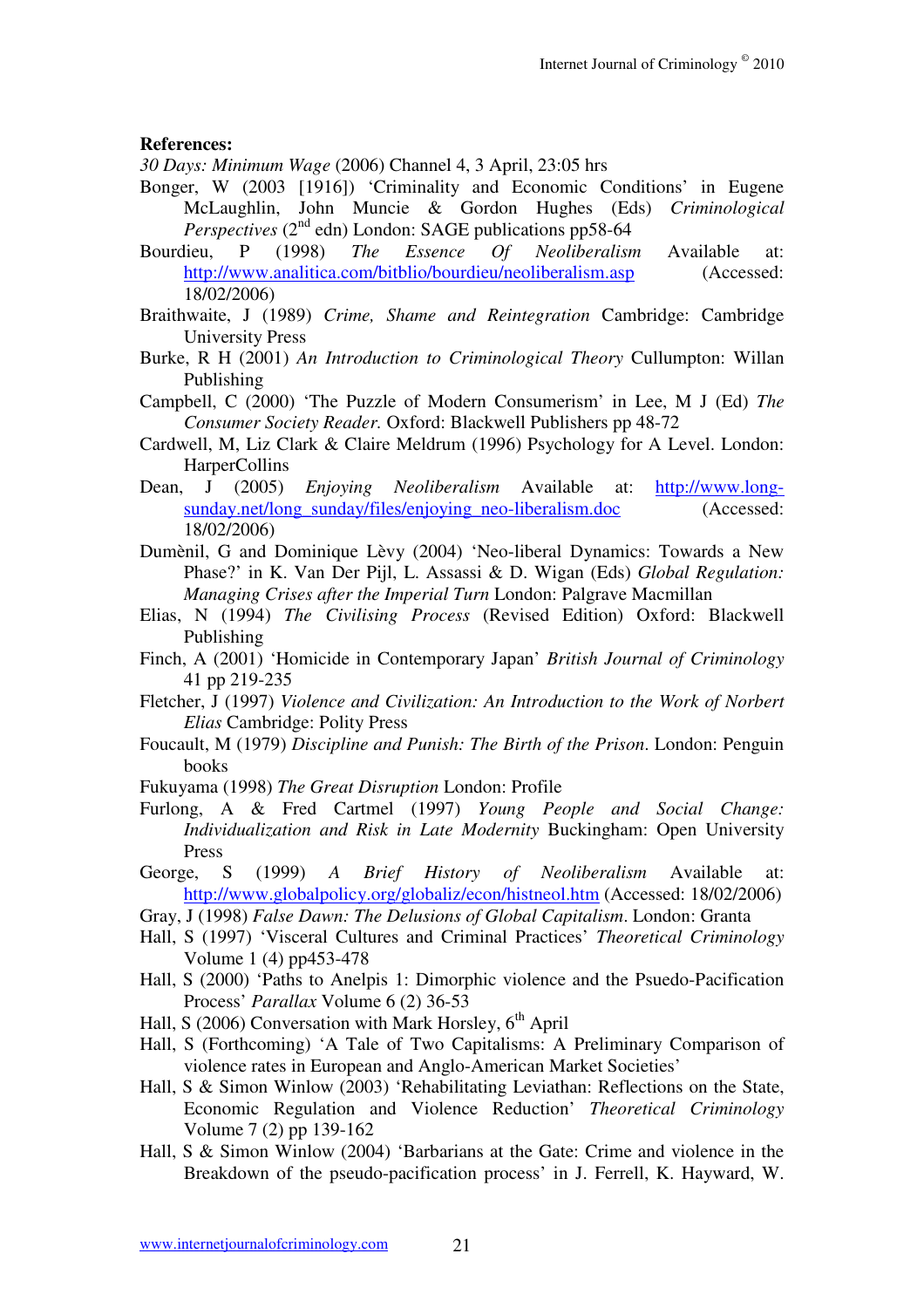Morrison & M. Presdee (Eds) *Cultural Criminology Unleashed* London: Cavendish pp 275-286

- Hall, S & Simon Winlow (2005) 'Anti-Nirvana: Crime, Culture and Instrumentalism in the Age of Insecurity' *Crime, Media, Culture* Volume 1 (1) pp31-48
- Hall, S, Simon Winlow & Craig Ancrum (2005) 'Radgies, Gangstas and Mugs: Imaginary Criminal Identities in the Twilight of the Pseudo-Pacification Process' *Social Justice* Volume 32 (1) pp100-112

Harvey, D (2005) *A Brief History of Neoliberalism* Oxford: Oxford University Press

- Hayward, K J (2004) *City Limits: Crime, Consumer Culture and the Urban Experience* London: The Glasshouse Press
- Hendry, J (1995) *Understanding Japanese Society* (2<sup>nd</sup> edn) London: Routledge
- Henshall, K (2004) *A History of Japan: From Stone Age to Superpower* (2<sup>nd</sup> edn) New York: Palgrave Macmillan
- Hill, P B E (2003) *The Japanese Mafia: Yakuza, Law and the State* Oxford: Oxford University Press
- Hurst, C E (2004) *Social Inequality: Forms, Causes and Consequences* (5<sup>th</sup> edition) Massachusetts: Pearson Education
- Hutton, W (2002) *The World We're In.* London: Time Warner Books
- Komiya, N (1999) 'A cultural study of the low crime rate in Japan' *British Journal of Criminology.* Volume 39 (3) pp 369-390
- Lea, J (1996) 'Poverty, Crime and Politics: Frederich Engels and the Crime Question' in Lea, J and Geoffrey Pilling (Eds) *The Condition of Britain: Essays on Frederich Engels* London: Pluto Books
- Lee, D & Howard Newby (1983) *The Problem of Sociology* London: Routledge
- Leonardsen, D (2004) *Japan as a Low Crime Nation* London: Palgrave Macmillan
- Lury, C (1996) *Consumer Culture* Cambridge: Polity Press
- Marx, K (2000) 'The Fetishism of the Commodity and its Secret' in Lee, M J (Ed) *The Consumer Society Reader.* Oxford: Blackwell Publishers pp 10-18
- National Statistics (2005) "Income: gaps in income and wealth remain large," Available at: http://www.statistics.gov.uk/cci/nugget.asp?id=1005 (Accessed: 04/04/2006)
- Nationmaster (2005) Available at: http://www.nationmaster.com (Accessed 25/11/2005)
- *Norbert Elias and Process Sociology* (1995) Available at: http://www.usyd.edu.au/su/social/elias/ast/ast22\_2.htm (Accessed: 15/12/2005)
- Ohmae, K (1990) *The Borderless World: Power and Strategy in the Global Marketplace* London: Harper Collins Publishers
- Pennings, P (1999) 'European social democracy between planning and market: a comparative explanation of trends and variations' *Journal of European Public Policy* Volume 6 (5) pp743-756
- Sassoon, D (1996) *One Hundred Years of Socialism: The Western European Left in the Twentieth Century* London: I. B. Tauris
- Scholte, J A (2000) *Globalization: A Critical Introduction* London: Palgrave Macmillan
- Schumpeter (1976) *Capitalism, Socialism and Democracy* London: George Allen & Unwin
- Sugimoto, Y (1997) *An Introduction to Japanese Society* Cambridge: Cambridge University Press
- Taylor, A (1999) *Crime in Context: A Critical Criminology of Market Societies* Cambridge: Polity Press